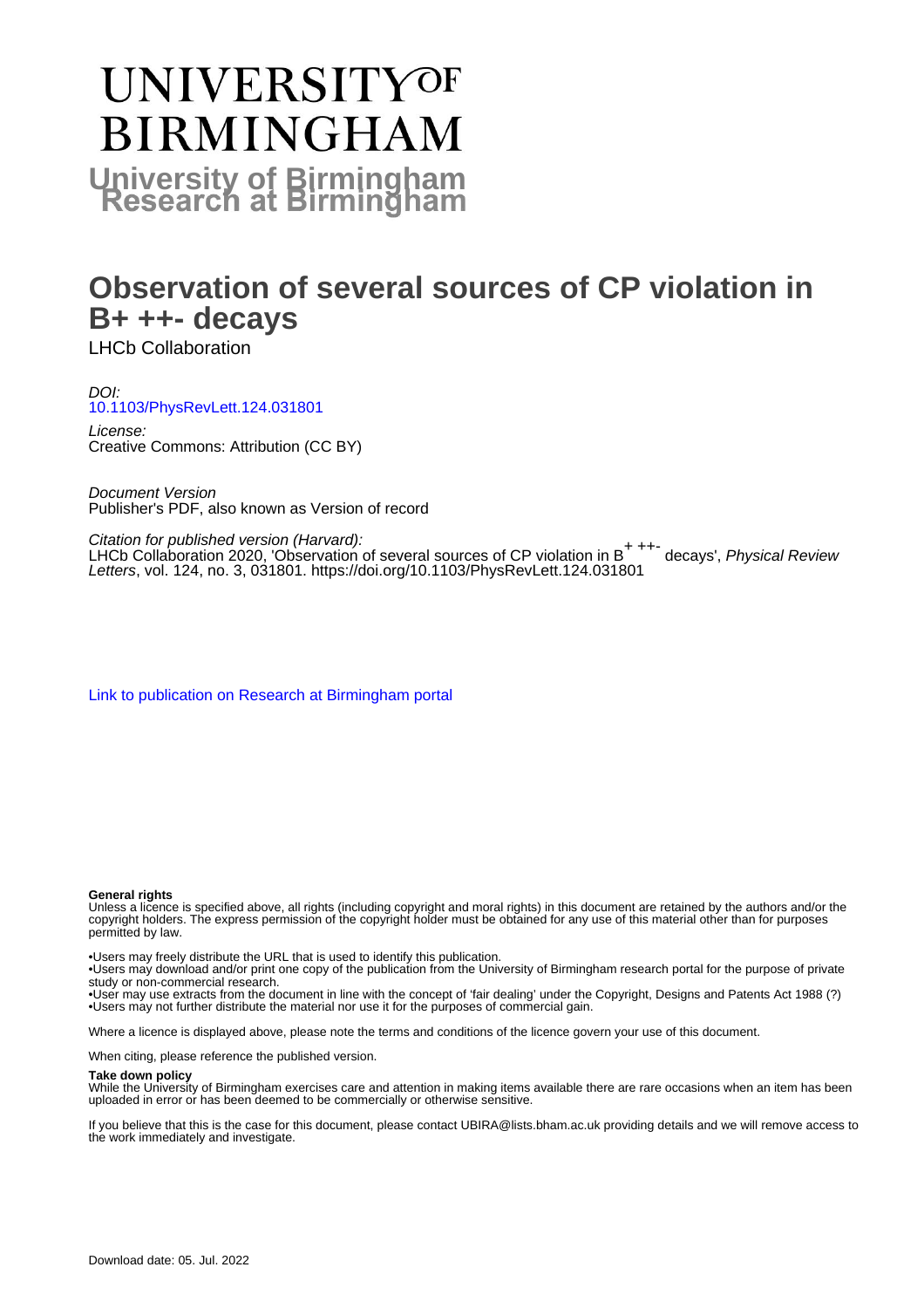Editors' Suggestion **Featured in Physics** 

## Observation of Several Sources of CP Violation in  $B^+ \to \pi^+ \pi^+ \pi^-$  Decays

R. Aaij et al.<sup>\*</sup>

(LHCb Collaboration)

(Received 16 September 2019; published 21 January 2020)

Observations are reported of different sources of CP violation from an amplitude analysis of  $B^+ \rightarrow$  $\pi^+\pi^+\pi^-$  decays, based on a data sample corresponding to an integrated luminosity of 3 fb<sup>-1</sup> of pp collisions recorded with the LHCb detector. A large CP asymmetry is observed in the decay amplitude involving the tensor  $f_2(1270)$  resonance, and in addition significant CP violation is found in the  $\pi^+\pi^-S$ wave at low invariant mass. The presence of CP violation related to interference between the  $\pi^+\pi^-S$  wave and the P wave  $B^+ \rightarrow \rho (770)^0 \pi^+$  amplitude is also established; this causes large local asymmetries but cancels when integrated over the phase space of the decay. The results provide both qualitative and quantitative new insights into  $CP$  -violation effects in hadronic  $B$  decays.

DOI: [10.1103/PhysRevLett.124.031801](https://doi.org/10.1103/PhysRevLett.124.031801)

Violation of symmetry under the combined chargeconjugation and parity-transformation operations, CP violation, gives rise to differences between matter and antimatter. Violation of CP symmetry can occur in the amplitudes that describe hadron decay, in neutral hadron mixing, or in the interference between mixing and decay (for a review, see, e.g., Ref. [\[1\]\)](#page-5-0). For charged mesons, only CP violation in decay is possible, where an asymmetry in particle and antiparticle decay rates can arise when two or more different amplitudes contribute to a transition. In particular, the phase of each complex amplitude can be decomposed into a weak phase, which changes sign under CP, and a strong phase, which is CP invariant. Differences in both the weak and strong phases of the contributing amplitudes are required for an asymmetry to occur.

In the standard model, weak phases arise from the elements of the Cabibbo-Kobayashi-Maskawa matrix [\[2,3\]](#page-5-1) that are associated with quark-level transition amplitudes. Decays of  $B$  hadrons that do not contain any charm quarks in the final state, such as  $B^+ \to \pi^+ \pi^+ \pi^-$ , are of particular interest as both tree-level and loop-level amplitudes are expected to contribute with comparable magnitudes, so that large CP -violation effects are possible. Indeed, significant asymmetries have been observed in the two-body  $B^0 \to K^+\pi^-$  [\[4](#page-5-2)–6] and  $B^0 \to \pi^+\pi^-$  [\[4,6,7\]](#page-5-2) decays. In two-body decays, nontrivial strong phases can arise from rescattering or other hadronic effects. In threebody or multibody decays, variation of the strong phase is also expected due to the intermediate resonance structure, and hence amplitude analyses can provide additional sensitivity to  $CP$  -violation effects.

Analysis of the distribution of  $B^+ \to \pi^+\pi^+\pi^-$  decays (the inclusion of charge-conjugated processes is implied throughout this Letter, except where asymmetries are discussed) across the Dalitz plot [\[8,9\],](#page-6-0) which provides a representation of the two-dimensional phase space for the decays, has been previously performed by the BABAR collaboration [\[10,11\]](#page-6-1). A model-independent analysis by the LHCb collaboration, with over an order of magnitude more signal decays and much better signal purity compared to the BABAR data sample, subsequently observed an intriguing pattern of CP violation in its phase space, notably in regions not associated to any known resonant structure [\[12,13\]](#page-6-2). The observed variation of the  $CP$  asymmetry across the Dalitz plot is expected to be related to the changes in strong phase associated with hadronic resonances, but, to date, it has not yet been explicitly described with an amplitude model. Many phenomenological studies [\[14](#page-6-3)–20] have provided possible interpretations of the asymmetries. Particular attention has been devoted to whether large CP -violation effects could arise from the interference between the broad low-mass spin-0 contributions and the spin-1  $\rho(770)^0$  resonance [\[21](#page-6-4)–24], from mixing between the  $\rho(770)^{0}$  and  $\omega(782)$  resonances [\[25](#page-6-5)–27], or from  $\pi \pi \leftrightarrow K\bar{K}$  rescattering [\[21,23,24,28\]](#page-6-4). Further experimental studies are needed to clarify which of these sources are connected to the observed CP asymmetries.

In this Letter, results are reported on the amplitude structure of  $B^+ \to \pi^+ \pi^+ \pi^-$  decays, obtained by employing decay models that account for CP violation. The results are based on a data sample corresponding to 3 fb<sup>-1</sup> of pp collisions at center-of-mass energies of 7 and 8 TeV, collected with the LHCb detector. A more detailed

<sup>\*</sup> Full author list given at the end of the article.

Published by the American Physical Society under the terms of the [Creative Commons Attribution 4.0 International](https://creativecommons.org/licenses/by/4.0/) license. Further distribution of this work must maintain attribution to the author(s) and the published article's title, journal citation, and DOI. Funded by SCOAP<sup>3</sup>.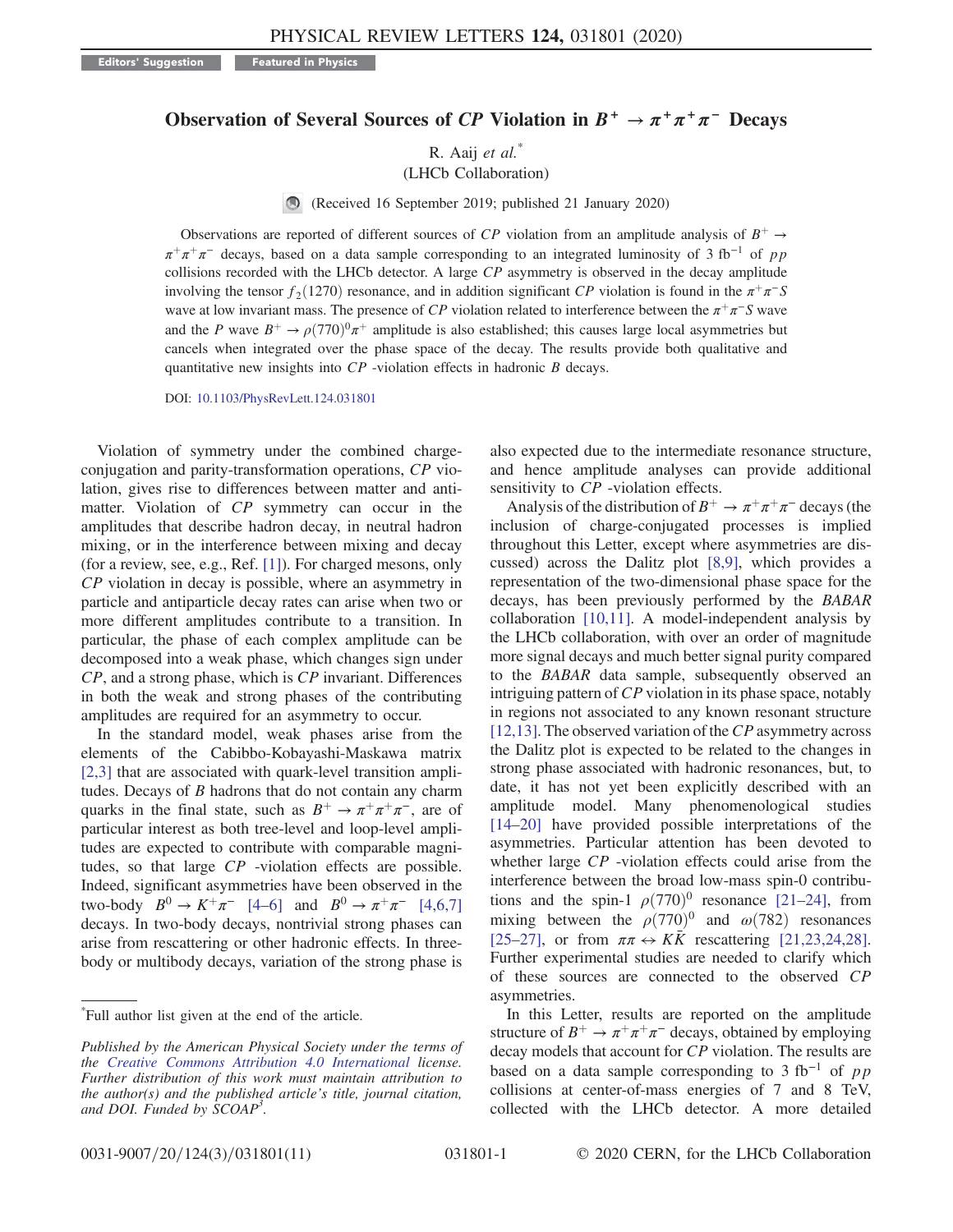description of the analysis is given in a companion paper [\[29\]](#page-6-6). The LHCb detector is a single-arm forward spectrometer covering the pseudorapidity range  $2 < \eta < 5$ , described in detail in Refs. [\[30,31\]](#page-6-7).

The selection of signal candidates closely follows the procedure used in the model-independent analysis of the same data sample [\[12\],](#page-6-2) with minor enhancements. Events containing candidates are selected online by a trigger [\[32\]](#page-6-8) that includes a hardware and software stage. The hardware stage requires either energy deposits in the calorimeters associated to signal particles or a trigger caused by other particles in the event. The software triggers require that the signal tracks come from a secondary vertex consistent with the decay of a  $b$  hadron. In the offline selection, two multivariate algorithms are used to separate the  $B^+ \rightarrow$  $\pi^+\pi^+\pi^-$  signal from background formed from random combinations of tracks, and from other  $B$  decays with misidentified final state particles, such as  $B^+ \to K^+\pi^+\pi^-$ . Candidates that originate from  $B^+ \to \bar{D}^0 \pi^+$  with subsequent  $\bar{D}^0 \to \pi^+\pi^-$  or misidentified  $K^+\pi^-$  decays are removed with a veto on both  $\pi^+\pi^-$  invariant mass combinations.

After application of all selection requirements, the  $B^+$ candidate mass distribution is fitted to obtain signal and background yields. The fit function includes components for signal decays, combinatorial background and misidentified  $B^+ \to K^+\pi^+\pi^-$  decays. The signal region in the  $B^+$ candidate mass,  $5.249 < m(\pi^+\pi^+\pi^-) < 5.317 \text{ GeV}/c^2$ , which is used for the Dalitz-plot analysis, is estimated to contain a  $20\,600 \pm 1600$  signal, a  $4400 \pm 1600$  combinatorial background, and  $143 \pm 11$   $B^+ \rightarrow K^+\pi^+\pi^-$  decays, where the uncertainties reflect the combination of statistical and systematic effects. The Dalitz-plot distributions of selected  $B^+$  and  $B^-$  candidates are displayed in Fig. [1](#page-2-0), where the phase space is folded by ordering the  $\pi^+\pi^-$  pairs by their invariant mass,  $m_{\text{low}} < m_{\text{high}}$ .

Given the large number of broad overlapping resonances and decay-channel thresholds, it is particularly challenging to model the  $B^+ \to \pi^+ \pi^+ \pi^-$  decay phenomenologically. Therefore, on top of the conventional "isobar" model using a coherent sum of all nonzero spin resonances, three complementary approaches are used to describe the Swave amplitude. The first continues in the isobar approach, comprising the coherent sum of a  $\sigma$  pole [\[33\]](#page-6-9) together with a  $\pi \pi \leftrightarrow K\bar{K}$  rescattering term [\[34\]](#page-6-10); the second uses the Kmatrix formalism with parameters obtained from scattering data [35–[37\];](#page-6-11) and the third implements a "quasi-modelindependent" (QMI) approach, inspired by previous QMI analyses [\[38\],](#page-6-12) where the dipion mass spectrum is divided into bins with independent magnitudes and phases that are free to vary in the amplitude fit.

The amplitude for  $B^+$  and  $B^-$  signal decays is constructed as the sum over  $N$  resonant contributions and the S-wave component,

$$
A^{\pm}(m_{13}^2, m_{23}^2) = \sum_{j=1}^N c_j^{\pm} F_j(m_{13}^2, m_{23}^2) + A_{\rm S}^{\pm}(m_{13}^2, m_{23}^2), \quad (1)
$$

where  $m_{13}$  and  $m_{23}$  denote the  $\pi^+\pi^-$  invariant mass combinations. Bose symmetry is accounted for by enforcing the amplitude to be identical under interchange of the two like-sign pions, making the labeling of the two combinations arbitrary. The  $F_j$  term is the normalized dynamical amplitude of resonance  $j$ , represented by a mass line shape multiplied by the spin-dependent angular distribution using the Zemach tensor formalism [\[39,40\]](#page-6-13) and Blatt-Weisskopf barrier factors [\[41\].](#page-6-14) The complex coefficients,  $c_j^{\pm}$ , give the relative contribution of each resonance, and  $A_{\rm S}^{\pm}$  is the S-wave amplitude (isobar, K matrix, or QMI). The amplitude models account for CP -violating differences between the distributions of  $B^+$  and  $B^-$  decays by allowing the  $c_j^{\pm}$  coefficients, and relevant parameters in  $A_{\rm S}^{\pm}$ , to take different values in the two cases. A likelihood function is constructed from the squared magnitude of the signal amplitude, accounting for efficiency effects and normalization, and including background contributions modeled from data sidebands and simulation. The signal parameters are evaluated in the fit by minimizing the

<span id="page-2-0"></span>

FIG. 1. Dalitz-plot distributions for (a)  $B^+$  and (b)  $B^-$  candidate decays to  $\pi^{\pm}\pi^{+}\pi^{-}$ . Depleted regions are due to the  $\bar{D}^0$  veto.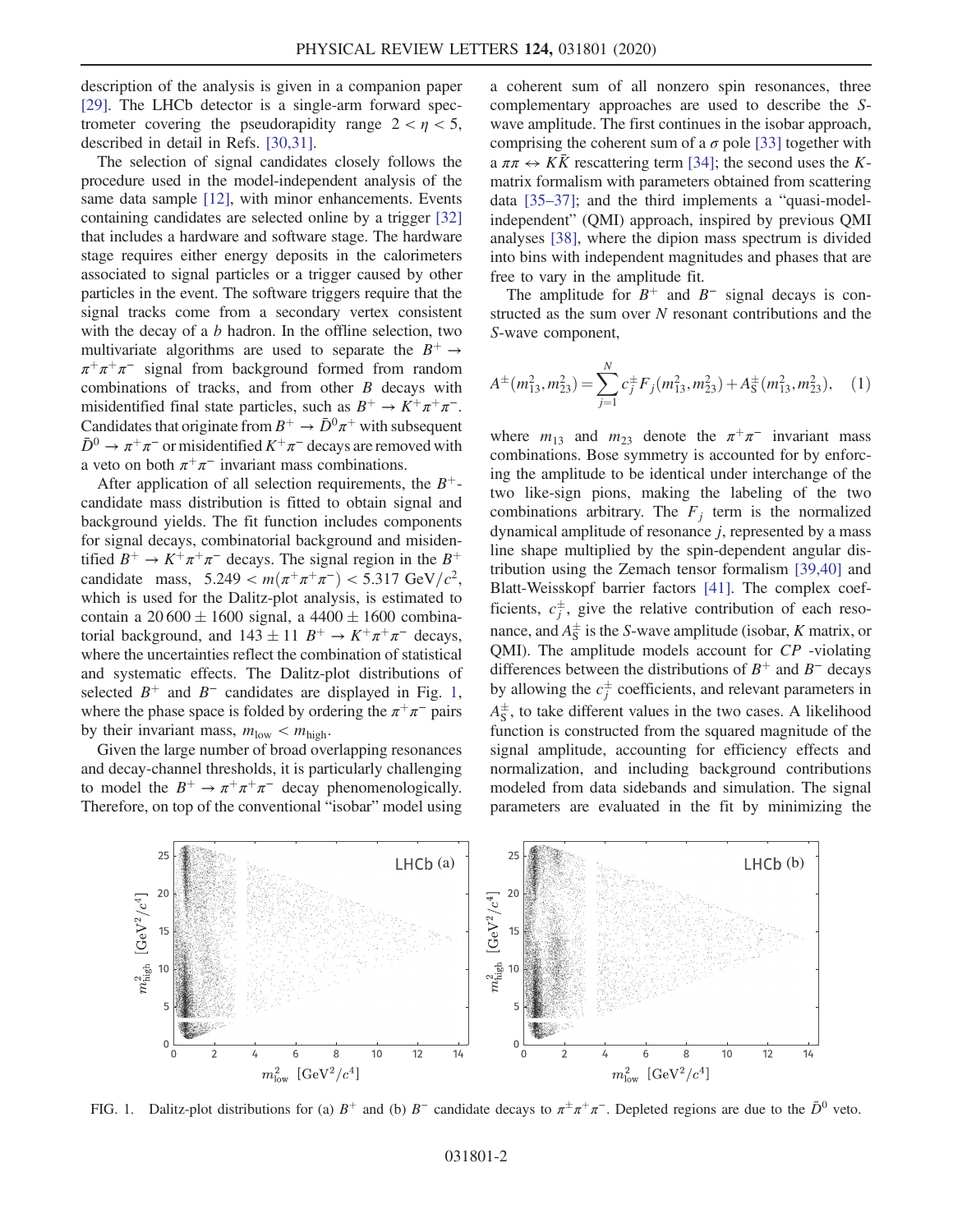negative logarithm of the total likelihood, calculated for all candidates in the signal region. The LAURA++ package [\[42\]](#page-6-15) is used for the isobar and  $K$ -matrix approaches, while a GPU-accelerated version of the MINT2 fitter [\[43\]](#page-6-16) is used for the QMI approach.

With the exception of the  $S$  wave, the included components are identical in each approach and consist of the  $\rho(770)^{0}$  and  $\omega(782)$  resonances described by a coherent  $\rho$ -ω mixing model [\[44\]](#page-6-17), and the  $f_2(1270)$ ,  $\rho(1450)^0$ , and  $\rho_3(1690)^0$  resonances. These latter three resonances are all described by relativistic Breit-Wigner line shapes. The choice of which resonances to include is made starting from the model obtained in the BABAR analysis [\[11\]](#page-6-18), with additional contributions included if they cause a significant improvement in the fit to data.

In each approach, model coefficients for  $B^+$  and  $B^-$  decays are obtained simultaneously. The amplitude coefficients extracted from the fit,  $c_j^{\pm} = (x \pm \delta x) + i(y \pm \delta y)$ , where positive (negative) signs are used for  $B^{+}(B^{-})$  decays, are defined such that CP violation is permitted. For the dominant  $\rho$ - $\omega$  mixing component, the magnitude of the coefficient in the  $B^+$  amplitude is fixed to unity to set the scale, while both  $B^+$  and  $B^-$  coefficients are aligned to the real axis as the absolute phase carries no physical meaning.

Good overall agreement between the data and the model is obtained for all three S-wave approaches, with some localized discrepancies that are discussed below. Moreover, the values for the CP -averaged fit fractions and quasi-twobody CP asymmetries (rate asymmetries between a quasitwo-body decay and its CP conjugate), derived from the fit coefficients and given in Table [I,](#page-3-0) show good agreement between the three approaches.

Projections of the data and the fit models are shown in regions of the data with  $m(\pi^+\pi^-) < 1$  GeV/ $c^2$  in Fig. [2.](#page-4-0) The  $\rho(770)^{0}$  resonance is found to be the dominant component in all models, with a fit fraction of around 55% and a quasi-twobody CP asymmetry that is consistent with zero. The effect of  $\rho$ -ω mixing is very clear in the data [Fig. [2\(b\)\]](#page-4-0) and is well described by the models. Contrary to some theoretical predictions  $[25-27]$ , there is no evident  $CP$  -violation effect associated with  $\rho$ - $\omega$  mixing. However, a clear CP asymmetry is seen at values of  $m(\pi^+\pi^-)$  below the  $\rho(770)^0$  resonance, where only the S-wave amplitude contributes significantly [Fig. [2\(a\)\]](#page-4-0). A detailed inspection of the behavior of the S wave, given in Ref. [\[29\],](#page-6-6) shows that this CP asymmetry remains approximately constant up to the inelastic threshold  $2m<sub>K</sub>$ , where it appears to change sign; this is seen in all three approaches to the S wave description. Estimates of the significance of this CP -violation effect give values in excess of ten Gaussian standard deviations  $(\sigma)$  in all the S-wave models. These estimates are obtained from the change in negative log-likelihood between, for each S-wave approach,

<span id="page-3-0"></span>TABLE I. Results for CP -conserving fit fractions, quasi-two-body CP asymmetries, and phases for each component relative to the combined  $\rho(770)^{0}$ -ω $(782)$  model, given for each S-wave approach. The  $\rho(770)^{0}$  and  $\omega(782)$  values are extracted from the combined  $\rho(770)^{0}$ -ω(782) mixing model. The first uncertainty is statistical while the second is systematic.

| Contribution               | Fit fraction $(10^{-2})$ | $A_{CP}$ (10 <sup>-2</sup> ) | $B^+$ phase (°)      | $B^-$ phase ( $\degree$ ) |
|----------------------------|--------------------------|------------------------------|----------------------|---------------------------|
| Isobar model               |                          |                              |                      |                           |
| $\rho(770)^{0}$            | $55.5 \pm 0.6 \pm 2.5$   | $+0.7 \pm 1.1 \pm 1.6$       | $\cdots$             | $\cdots$                  |
| $\omega(782)$              | $0.50 \pm 0.03 \pm 0.05$ | $-4.8 \pm 6.5 \pm 3.8$       | $-19 \pm 6 \pm 1$    | $+8 \pm 6 \pm 1$          |
| $f_2(1270)$                | $9.0 \pm 0.3 \pm 1.5$    | $+46.8 \pm 6.1 \pm 4.7$      | $+5 \pm 3 \pm 12$    | $+53 \pm 2 \pm 12$        |
| $\rho(1450)^{0}$           | $5.2 \pm 0.3 \pm 1.9$    | $-12.9 \pm 3.3 \pm 35.9$     | $+127 \pm 4 \pm 21$  | $+154 \pm 4 \pm 6$        |
| $\rho_3(1690)^0$           | $0.5 \pm 0.1 \pm 0.3$    | $-80.1 \pm 11.4 \pm 25.3$    | $-26 \pm 7 \pm 14$   | $-47 \pm 18 \pm 25$       |
| S wave                     | $25.4 \pm 0.5 \pm 3.6$   | $+14.4 \pm 1.8 \pm 2.1$      |                      |                           |
| Rescattering               | $1.4 \pm 0.1 \pm 0.5$    | $+44.7 \pm 8.6 \pm 17.3$     | $-35 \pm 6 \pm 10$   | $-4 \pm 4 \pm 25$         |
| $\sigma$                   | $25.2 \pm 0.5 \pm 5.0$   | $+16.0 \pm 1.7 \pm 2.2$      | $+115 \pm 2 \pm 14$  | $+179 \pm 1 \pm 95$       |
| $K$ matrix                 |                          |                              |                      |                           |
| $\rho(770)^{0}$            | $56.5 \pm 0.7 \pm 3.4$   | $+4.2 \pm 1.5 \pm 6.4$       |                      |                           |
| $\omega(782)$              | $0.47 \pm 0.04 \pm 0.03$ | $-6.2 \pm 8.4 \pm 9.8$       | $-15 \pm 6 \pm 4$    | $+8 \pm 7 \pm 4$          |
| $f_2(1270)$                | $9.3 \pm 0.4 \pm 2.5$    | $+42.8 \pm 4.1 \pm 9.1$      | $+19 \pm 4 \pm 18$   | $+80 \pm 3 \pm 17$        |
| $\rho(1450)^{0}$           | $10.5 \pm 0.7 \pm 4.6$   | $+9.0 \pm 6.0 \pm 47.0$      | $+155 \pm 5 \pm 29$  | $-166 \pm 4 \pm 51$       |
| $\rho_3(1690)^0$           | $1.5 \pm 0.1 \pm 0.4$    | $-35.7 \pm 10.8 \pm 36.9$    | $+19 \pm 8 \pm 34$   | $+5 \pm 8 \pm 46$         |
| S wave                     | $25.7 \pm 0.6 \pm 3.0$   | $+15.8 \pm 2.6 \pm 7.2$      | .                    | .                         |
| QMI                        |                          |                              |                      |                           |
| $\rho(770)^{0}$            | $54.8 \pm 1.0 \pm 2.2$   | $+4.4 \pm 1.7 \pm 2.8$       | $\cdots$             | .                         |
| $\omega(782)$              | $0.57 \pm 0.10 \pm 0.17$ | $-7.9 \pm 16.5 \pm 15.8$     | $-25 \pm 6 \pm 27$   | $-2 \pm 7 \pm 11$         |
| $f_2(1270)$                | $9.6 \pm 0.4 \pm 4.0$    | $+37.6 \pm 4.4 \pm 8.0$      | $+13 \pm 5 \pm 21$   | $+68 \pm 3 \pm 66$        |
| $\rho$ (1450) <sup>0</sup> | $7.4 \pm 0.5 \pm 4.0$    | $-15.5 \pm 7.3 \pm 35.2$     | $+147 \pm 7 \pm 152$ | $-175 \pm 5 \pm 171$      |
| $\rho_3(1690)^0$           | $1.0 \pm 0.1 \pm 0.5$    | $-93.2 \pm 6.8 \pm 38.9$     | $+8 \pm 10 \pm 24$   | $+36 \pm 26 \pm 46$       |
| S wave                     | $26.8 \pm 0.7 \pm 2.2$   | $+15.0 \pm 2.7 \pm 8.1$      |                      |                           |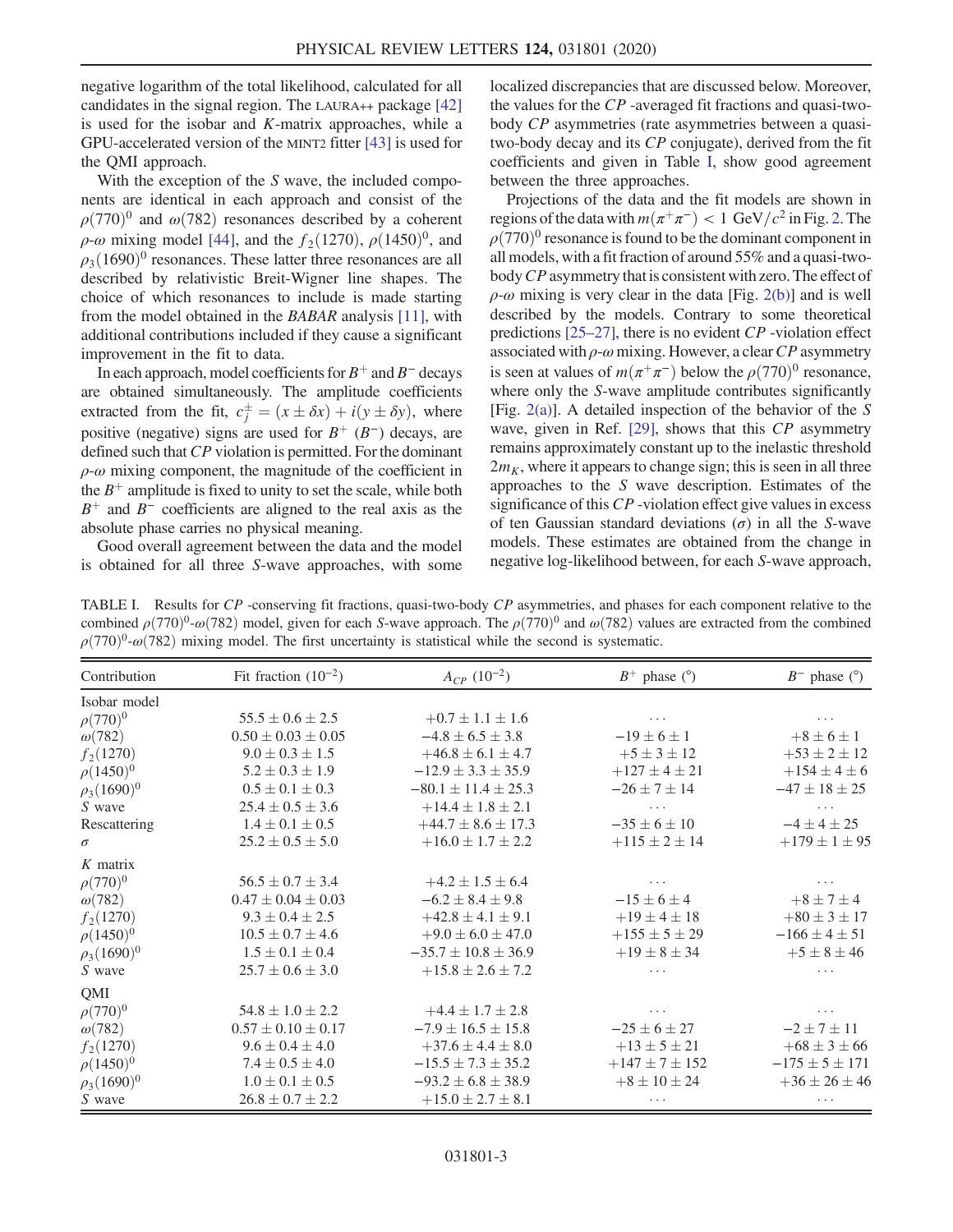<span id="page-4-0"></span>

FIG. 2. Projections of data and fits (top) on  $m_{\text{low}}$  in (a) the low  $m(\pi^+\pi^-)$  region and (b) the  $\rho$ - $\omega$  region, with (bottom) the corresponding CP asymmetries in these ranges.

the baseline fit and alternative fits where no such CP violation is allowed.

An additional source of CP violation, associated principally with the interference between  $S$  and  $P$  waves, is clearly visible when inspecting the  $\cos \theta_{\text{hel}}$  distributions separately in regions above and below the  $\rho(770)^0$  peak [Figs. [3\(a\)](#page-4-1) and [3\(b\)](#page-4-1)]. Here,  $\theta_{hel}$  is the angle, evaluated in the  $\pi^+\pi^-$  rest frame, between the pion with opposite charge to the  $B$  and the third pion from the  $B$  decay. These asymmetries are modeled well in all three approaches to the S-wave description. Evaluation of the significance of CP violation in the interference between S and P waves gives values in excess of  $25\sigma$  in all the S-wave models.

At higher  $m(\pi^+\pi^-)$  values, the  $f_2(1270)$  component is found to have a CP -averaged fit fraction of around 9% and a very large quasi-two-body CP asymmetry of around 40%, as can be seen in Fig. [4](#page-4-2) and Table [I.](#page-3-0) This is the first observation of CP violation in any process involving a

<span id="page-4-1"></span>

<span id="page-4-2"></span>

FIG. 3. Projections of the CP asymmetry for data and fits as a function of  $\cos \theta_{hel}$  in the regions (a) below and (b) above the  $\rho$ (770)<sup>0</sup> resonance pole.

FIG. 4. Projections of data and fits (top) on  $m_{\text{low}}$  in the  $f_2(1270)$  mass region, with (bottom) the corresponding CP asymmetry.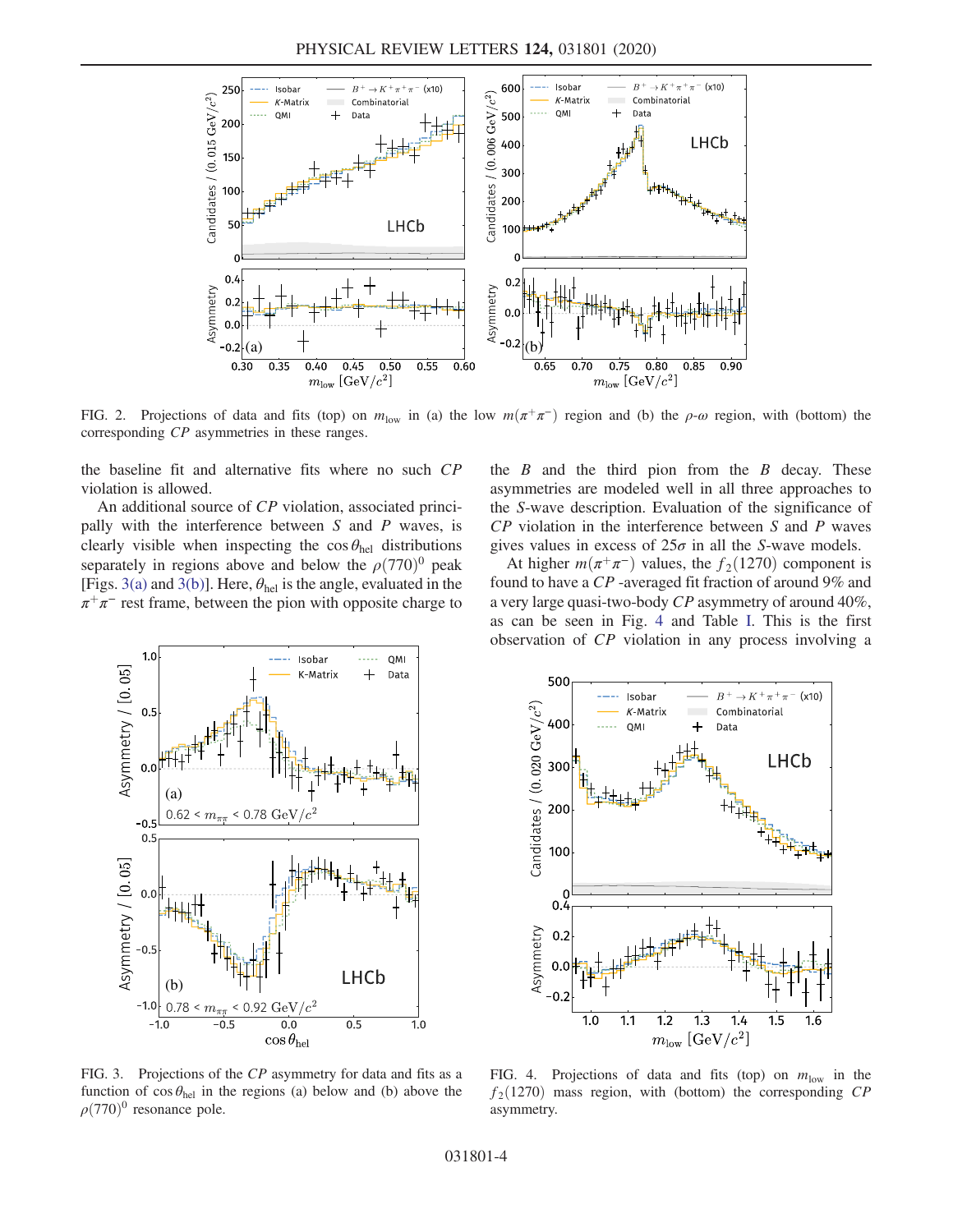tensor resonance. The central value of the CP asymmetry is consistent with some theoretical predictions [\[19,45,46\]](#page-6-19) that, however, have large uncertainties. The significance of CP violation in the complex amplitude coefficients of the  $f_2(1270)$  component is in excess of  $10\sigma$ . This conclusion holds in all the S-wave models and is robust against variations of the models performed to evaluate systematic uncertainties.

The parameters associated to the  $\rho (1450)^{0}$  and  $\rho_3(1690)^{0}$ resonances agree less well, but are nevertheless broadly consistent, between the different models. The small  $\rho_3(1690)^0$  contribution exhibits a large quasi-two-body CP asymmetry; however this result is subject to significant systematic uncertainties, particularly due to ambiguities in the amplitude model, and therefore is not statistically significant.

The main sources of experimental systematic uncertainty are related to the signal, combinatorial and peaking background parametrization in the  $B^+$  invariant-mass fit, and the description of the efficiency variation across the Dalitz plot. Also considered, and found to be numerically larger for most results, are systematic uncertainties related to the physical amplitude models. These comprise the variation of masses and widths, according to the world averages [\[47\],](#page-7-0) of established resonances, in addition to the inclusion of more speculative resonant structures. A small contribution from the  $\rho(1700)^0$  resonance is expected by some theory predictions [\[48\]](#page-7-1) and is considered a source of systematic uncertainty since the inclusion of this term did not significantly improve the models' agreement with data.

A clear discrepancy between all three modeling approaches and the data can be observed in the  $f_2(1270)$  region (Fig. [4\)](#page-4-2). This discrepancy can be resolved by freeing the  $f_2(1270)$  mass parameter in the fit; however, the values obtained are significantly different from the world-average value. The discrepancy could arise from interference with an additional spin-2 resonance in this region, but all well-established states are either too high in mass or too narrow in width to be likely to cause a significant effect. The inclusion of a second spin-2 component in this region, with free mass and width parameters, results in values of the  $f_2(1270)$  mass consistent with the world average, where parameters of the additional state are broadly consistent with those of the speculative  $f_2(1430)$ resonance; however the values obtained for the mass and width of the additional state are inconsistent between fits with different approaches to the S-wave description. Subsequent analysis of larger data samples will be required to obtain a more detailed understanding of the  $\pi\pi D$  wave in  $B^+ \to \pi^+ \pi^+ \pi^-$  decays. Variation of the  $f_2(1270)$  mass with respect to the world-average value, along with the addition of a second spin-2 resonance in this region, are taken into account in the systematic uncertainties.

In summary, an amplitude analysis of the  $B^+ \to \pi^+ \pi^$ decay is performed with data corresponding to 3 fb<sup>-1</sup> of LHCb Run 1 data, using three complementary approaches to describe the large S-wave contribution to this decay. Good agreement is found between all three models and the data. In all cases, significant CP violation is observed in the decay amplitudes associated with the  $f_2(1270)$  resonance and with the  $\pi^+\pi^-S$  wave at low invariant mass, in addition to CP violation characteristic of interference between the spin-1  $\rho(770)^0$  resonance and the spin-0 S-wave contribution. Violation of CP symmetry is previously unobserved in these processes and, in particular, this is the first observation of  $\mathbb{CP}$ violation in the interference between two quasi-two-body decays. As such, these results provide significant new insight into how CP violation manifests in multibody B -hadron decays, and motivate further study into the processes that govern  $CP$  violation at low  $\pi\pi$  invariant mass.

We express our gratitude to our colleagues in the CERN accelerator departments for the excellent performance of the LHC. We thank the technical and administrative staff at the LHCb institutes. We acknowledge support from CERN and from the national agencies: CAPES, CNPq, FAPERJ, and FINEP (Brazil); MOST and NSFC (China); CNRS/ IN2P3 (France); BMBF, DFG, and MPG (Germany); INFN (Italy); NWO (Netherlands); MNiSW and NCN (Poland); MEN/IFA (Romania); MSHE (Russia); MinECo (Spain); SNSF and SER (Switzerland); NASU (Ukraine); STFC (United Kingdom); DOE NP and NSF (USA). We acknowledge the computing resources that are provided by CERN, IN2P3 (France), KIT and DESY (Germany), INFN (Italy), SURF (Netherlands), PIC (Spain), GridPP (United Kingdom), RRCKI and Yandex LLC (Russia), CSCS (Switzerland), IFIN-HH (Romania), CBPF (Brazil), PL-GRID (Poland), and OSC (USA). We are indebted to the communities behind the multiple open-source software packages on which we depend. Individual groups or members have received support from AvH Foundation (Germany); EPLANET, Marie Skłodowska-Curie Actions, and ERC (European Union); ANR, Labex P2IO and OCEVU, and Région Auvergne-Rhóne-Alpes (France); Key Research Program of Frontier Sciences of CAS, CAS PIFI, and the Thousand Talents Program (China); RFBR, RSF, and Yandex LLC (Russia); GVA, XuntaGal, and GENCAT (Spain); the Royal Society and the Leverhulme Trust (United Kingdom).

- <span id="page-5-1"></span><span id="page-5-0"></span>[1] T. Gershon and V. V. Gligorov, CP violation in the B system, [Rep. Prog. Phys.](https://doi.org/10.1088/1361-6633/aa5514) 80, 046201 (2017).
- [2] N. Cabibbo, Unitary Symmetry and Leptonic Decays, [Phys.](https://doi.org/10.1103/PhysRevLett.10.531) Rev. Lett. 10[, 531 \(1963\).](https://doi.org/10.1103/PhysRevLett.10.531)
- <span id="page-5-2"></span>[3] M. Kobayashi and T. Maskawa, CP violation in the renormalizable theory of weak interaction, [Prog. Theor.](https://doi.org/10.1143/PTP.49.652) Phys. 49[, 652 \(1973\).](https://doi.org/10.1143/PTP.49.652)
- [4] J. P. Lees et al. (BABAR Collaboration), Measurement of CP asymmetries and branching fractions in charmless two-body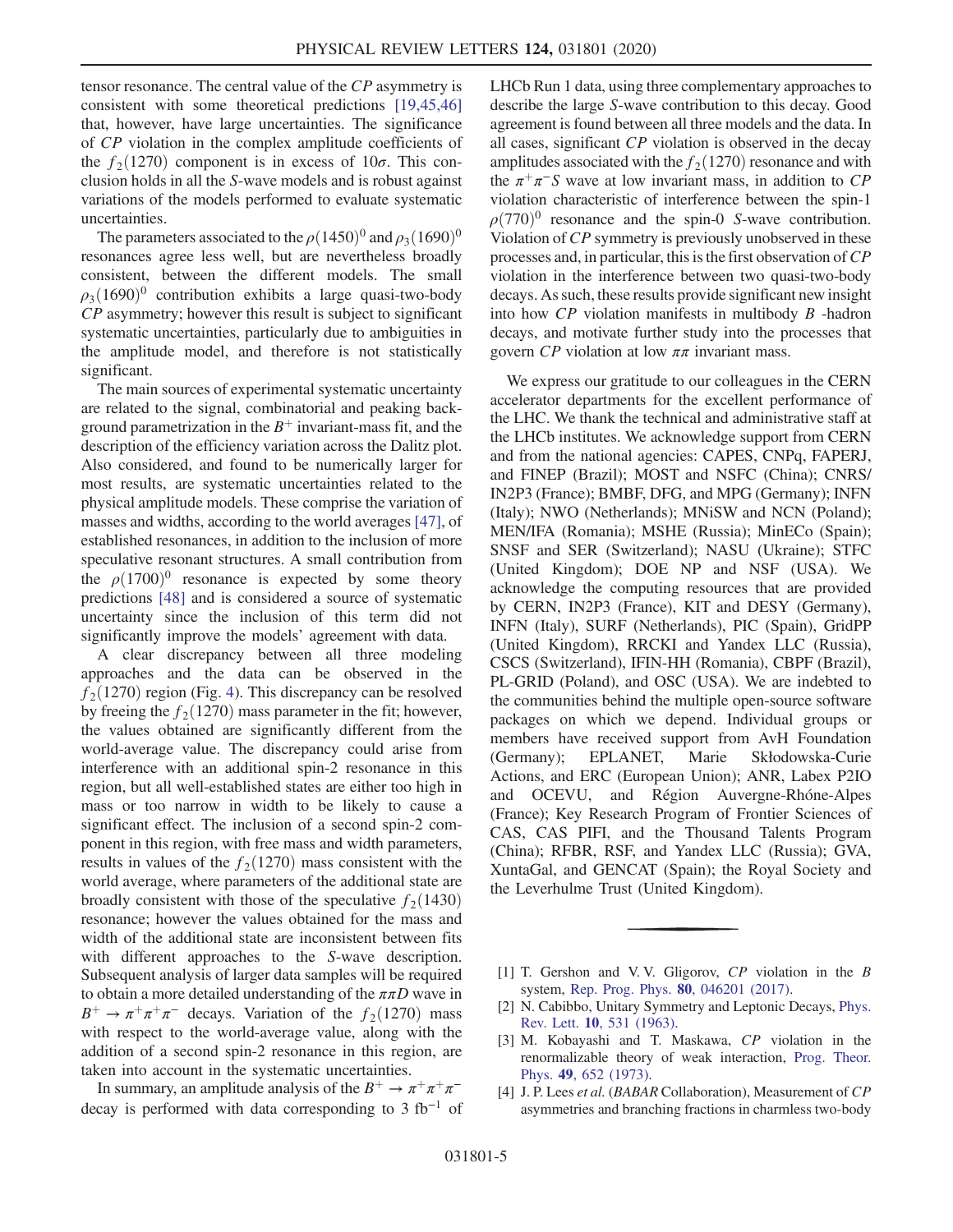B-meson decays to pions and kaons, [Phys. Rev. D](https://doi.org/10.1103/PhysRevD.87.052009) 87, [052009 \(2013\).](https://doi.org/10.1103/PhysRevD.87.052009)

- [5] Y.-T. Duh et al. (Belle Collaboration), Measurements of branching fractions and direct CP asymmetries for  $B \to K\pi$ ,  $B \to \pi\pi$  and  $B \to KK$  decays, [Phys. Rev. D](https://doi.org/10.1103/PhysRevD.87.031103) 87, 031103(R) [\(2013\).](https://doi.org/10.1103/PhysRevD.87.031103)
- [6] R. Aaij et al. (LHCb Collaboration), Measurement of CP asymmetries in two-body  $B^0_{(s)}$  -meson decays to charged pions and kaons, Phys. Rev. D 98[, 032004 \(2018\)](https://doi.org/10.1103/PhysRevD.98.032004).
- [7] J. Dalseno et al. (Belle Collaboration), Measurement of the CP violation parameters in  $B^0 \to \pi^+\pi^-$  decays, [Phys. Rev.](https://doi.org/10.1103/PhysRevD.88.092003) D 88[, 092003 \(2013\)](https://doi.org/10.1103/PhysRevD.88.092003).
- <span id="page-6-0"></span>[8] R. H. Dalitz, On the analysis of tau-meson data and the nature of the tau-meson, Philos. Mag. 44[, 1068 \(1953\).](https://doi.org/10.1080/14786441008520365)
- [9] E. Fabri, A study of tau-meson decay, [Nuovo Cim.](https://doi.org/10.1007/BF02781042) 11, 479  $(1954)$ .
- <span id="page-6-1"></span>[10] B. Aubert et al. (BABAR Collaboration), An amplitude analysis of the decay  $B^{\pm} \to \pi^{\pm} \pi^{\pm} \pi^{\mp}$ , [Phys. Rev. D](https://doi.org/10.1103/PhysRevD.72.052002) 72, [052002 \(2005\).](https://doi.org/10.1103/PhysRevD.72.052002)
- <span id="page-6-18"></span>[11] B. Aubert et al. (BABAR Collaboration), Dalitz plot analysis of  $B^{\pm} \to \pi^{\pm} \pi^{\pm} \pi^{\mp}$  decays, [Phys. Rev. D](https://doi.org/10.1103/PhysRevD.79.072006) 79, [072006 \(2009\).](https://doi.org/10.1103/PhysRevD.79.072006)
- <span id="page-6-2"></span>[12] R. Aaij et al. (LHCb Collaboration), Measurement of CP violation in the three-body phase space of charmless  $B^{\pm}$ decays, Phys. Rev. D 90[, 112004 \(2014\).](https://doi.org/10.1103/PhysRevD.90.112004)
- [13] R. Aaij et al. (LHCb Collaboration), Measurement of CP Violation in the Phase Space of  $B^{\pm} \to K^{+}K^{-}\pi^{\pm}$  and  $B^{\pm} \to$  $\pi^+\pi^-\pi^{\pm}$  Decays, Phys. Rev. Lett. 112[, 011801 \(2014\)](https://doi.org/10.1103/PhysRevLett.112.011801).
- <span id="page-6-3"></span>[14] D. Xu, G.-N. Li, and X.-G. He, U-spin analysis of CP violation in B<sup>−</sup> decays into three charged light pseudoscalar mesons, [Phys. Lett. B](https://doi.org/10.1016/j.physletb.2013.12.040) 728, 579 (2014).
- [15] B. Bhattacharya, M. Gronau, and J. L. Rosner, CP asymmetries in three-body  $B^{\pm}$  decays to charged pions and kaons, [Phys. Lett. B](https://doi.org/10.1016/j.physletb.2013.08.062) 726, 337 (2013).
- [16] B. Bhattacharya, M. Gronau, M. Imbeault, D. London, and J.L. Rosner, Charmless  $B \rightarrow PPP$  decays: The fullysymmetric final state, Phys. Rev. D 89[, 074043 \(2014\).](https://doi.org/10.1103/PhysRevD.89.074043)
- [17] S. Kränkl, T. Mannel, and J. Virto, Three-body non-leptonic B decays and QCD factorization, [Nucl. Phys.](https://doi.org/10.1016/j.nuclphysb.2015.08.004) B899, 247 [\(2015\).](https://doi.org/10.1016/j.nuclphysb.2015.08.004)
- [18] R. Klein, T. Mannel, J. Virto, and K. K. Vos, CP violation in multibody B decays from QCD factorization, [J. High](https://doi.org/10.1007/JHEP10(2017)117) [Energy Phys. 10 \(2017\) 117.](https://doi.org/10.1007/JHEP10(2017)117)
- <span id="page-6-19"></span>[19] Y. Li, A.-J. Ma, Z. Rui, W.-F. Wang, and Z.-J. Xiao, Quasi-two-body decays  $B_{(s)} \rightarrow Pf_2(1270) \rightarrow P \pi \pi$  in the perturbative QCD approach, [Phys. Rev. D](https://doi.org/10.1103/PhysRevD.98.056019) 98, 056019 [\(2018\).](https://doi.org/10.1103/PhysRevD.98.056019)
- [20] J. H. A. Nogueira, I. Bediaga, T. Frederico, P. C. Magalhães, and J. Molina Rodriguez, Suppressed  $B \rightarrow PV$  CP asymmetry: CPT constraint, [Phys. Rev. D](https://doi.org/10.1103/PhysRevD.94.054028) 94, 054028 [\(2016\).](https://doi.org/10.1103/PhysRevD.94.054028)
- <span id="page-6-4"></span>[21] J.-P. Dedonder, A. Furman, R. Kamiński, L. Leśniak, and B. Loiseau, S-, P- and D-wave final state interactions and CP violation in  $B^{\pm} \to \pi^{\pm} \pi^{\pm} \pi^{\mp}$  decays, [Acta Phys. Pol. B](https://doi.org/10.5506/APhysPolB.42.2013) 42, [2013 \(2011\)](https://doi.org/10.5506/APhysPolB.42.2013).
- [22] Z.-H. Zhang, X.-H. Guo, and Y.-D. Yang, CP violation in  $B^{\pm} \rightarrow \pi^{\pm} \pi^+ \pi^-$  in the region with low invariant mass of one  $\pi^{+}\pi^{-}$  pair, Phys. Rev. D 87[, 076007 \(2013\).](https://doi.org/10.1103/PhysRevD.87.076007)
- [23] J. H. Alvarenga Nogueira, I. Bediaga, A. B. R. Cavalcante, T. Frederico, and O. Lourenço, CP violation: Dalitz

interference, CPT, and final state interactions, [Phys. Rev. D](https://doi.org/10.1103/PhysRevD.92.054010) 92[, 054010 \(2015\).](https://doi.org/10.1103/PhysRevD.92.054010)

- [24] I. Bediaga and P. C. Magalhães, Final state interaction on  $B^+ \to \pi^- \pi^+ \pi^+$ , [arXiv:1512.09284.](https://arXiv.org/abs/1512.09284)
- <span id="page-6-5"></span>[25] X.-H. Guo, O. M. A. Leitner, and A. W. Thomas, Enhanced direct CP violation in  $B^+ \to \rho^0 \pi^+$ , [Phys. Rev. D](https://doi.org/10.1103/PhysRevD.63.056012) 63, 056012 [\(2001\).](https://doi.org/10.1103/PhysRevD.63.056012)
- [26] C. Wang, Z.-H. Zhang, Z.-Y. Wang, and X.-H. Guo, Localized direct CP violation in  $B^{\pm} \rightarrow \rho^0(\omega)\pi^{\pm} \rightarrow \pi^+\pi^-\pi^{\pm}$ , [Eur. Phys.](https://doi.org/10.1140/epjc/s10052-015-3757-2) J. C 75[, 536 \(2015\)](https://doi.org/10.1140/epjc/s10052-015-3757-2).
- [27] H.-Y. Cheng, C.-K. Chua, and Z.-Q. Zhang, Direct CP violation in charmless three-body decays of  $B$  mesons, Phys. Rev. D 94[, 094015 \(2016\)](https://doi.org/10.1103/PhysRevD.94.094015).
- [28] H.-Y. Cheng, C.-K. Chua, and A. Soni, Final state interactions in hadronic B decays, [Phys. Rev. D](https://doi.org/10.1103/PhysRevD.71.014030) 71, 014030 [\(2005\).](https://doi.org/10.1103/PhysRevD.71.014030)
- <span id="page-6-6"></span>[29] R. Aaij et al. (LHCb Collaboration), companion paper, Amplitude analysis of the  $B^+ \to \pi^+ \pi^+ \pi^-$  decay, [Phys.](https://doi.org/10.1103/PhysRevD.101.012006) Rev. D 101[, 012006 \(2020\)](https://doi.org/10.1103/PhysRevD.101.012006).
- <span id="page-6-7"></span>[30] A. A. Alves, Jr. et al. (LHCb Collaboration), The LHCb detector at the LHC, J. Instrum. 3[, S08005 \(2008\)](https://doi.org/10.1088/1748-0221/3/08/S08005).
- [31] R. Aaij et al. (LHCb Collaboration), LHCb detector performance, [Int. J. Mod. Phys. A](https://doi.org/10.1142/S0217751X15300227) 30, 1530022 (2015).
- <span id="page-6-8"></span>[32] R. Aaij *et al.*, The LHCb trigger and its performance in 2011, J. Instrum. 8[, P04022 \(2013\).](https://doi.org/10.1088/1748-0221/8/04/P04022)
- <span id="page-6-9"></span>[33] J. A. Oller, Final state interactions in hadronic D decays, Phys. Rev. D 71[, 054030 \(2005\)](https://doi.org/10.1103/PhysRevD.71.054030).
- <span id="page-6-10"></span>[34] I. Bediaga, O. Lourenço, and T. Frederico, CP violation and CPT invariance in  $B^{\pm}$  decays with final state interactions, Phys. Rev. D 89[, 094013 \(2014\)](https://doi.org/10.1103/PhysRevD.89.094013).
- <span id="page-6-11"></span>[35] R. H. Dalitz and S. F. Tuan, The phenomenological representation of K-nucleon scattering and reaction amplitudes, [Ann. Phys. \(Leipzig\)](https://doi.org/10.1016/0003-4916(60)90001-4) 10, 307 (1960).
- [36] I.J.R. Aitchison, K-matrix formalism for overlapping resonances, Nucl. Phys. A189[, 417 \(1972\)](https://doi.org/10.1016/0375-9474(72)90305-3).
- [37] V. V. Anisovich and A. V. Sarantsev, K matrix analysis of the  $(IJ^{PC} = 00^{++})$ -wave in the mass region below 1900 MeV, [Eur. Phys. J. A](https://doi.org/10.1140/epja/i2002-10068-x) 16, 229 (2003).
- <span id="page-6-12"></span>[38] E. M. Aitala et al. (E791 Collaboration), Model independent measurement of S-wave  $K^-\pi^+$  systems using  $D^+ \to K\pi\pi$ decays from Fermilab E791, [Phys. Rev. D](https://doi.org/10.1103/PhysRevD.73.032004) 73, 032004 [\(2006\);](https://doi.org/10.1103/PhysRevD.73.032004) Erratum, Phys. Rev. D 74[, 0059901 \(2016\).](https://doi.org/10.1103/PhysRevD.74.059901)
- <span id="page-6-13"></span>[39] C. Zemach, Three pion decays of unstable particles, [Phys.](https://doi.org/10.1103/PhysRev.133.B1201) Rev. 133[, B1201 \(1964\).](https://doi.org/10.1103/PhysRev.133.B1201)
- <span id="page-6-14"></span>[40] C. Zemach, Use of angular-momentum tensors, [Phys. Rev.](https://doi.org/10.1103/PhysRev.140.B97) 140[, B97 \(1965\)](https://doi.org/10.1103/PhysRev.140.B97).
- <span id="page-6-15"></span>[41] J. Blatt and V. E. Weisskopf, Theoretical Nuclear Physics, (Wiley, New York, 1952).
- <span id="page-6-16"></span>[42] J. Back et al., LAURA++: A Dalitz plot fitter, [Comput. Phys.](https://doi.org/10.1016/j.cpc.2018.04.017) Commun. 231[, 198 \(2018\)](https://doi.org/10.1016/j.cpc.2018.04.017).
- <span id="page-6-17"></span>[43] J. Rademacker, P. d'Argent, and J. Dalseno, MINT2, [https://](https://doi.org/10.5281/zenodo.2585535) [doi.org/10.5281/zenodo.2585535.](https://doi.org/10.5281/zenodo.2585535)
- [44] P. E. Rensing, Single electron detection for SLD CRID and multi-pion spectroscopy in  $K^-p$  interactions at 11 GeV/c, Ph.D. thesis, Stanford University, SLAC-421, 1993.
- [45] H.-Y. Cheng and K.-C. Yang, Charmless hadronic B decays into a tensor meson, [Phys. Rev. D](https://doi.org/10.1103/PhysRevD.83.034001) 83, 034001 [\(2011\).](https://doi.org/10.1103/PhysRevD.83.034001)
- [46] Z.-T. Zou, X. Yu, and C.-D. Lu, Nonleptonic twobody charmless B decays involving a tensor meson in the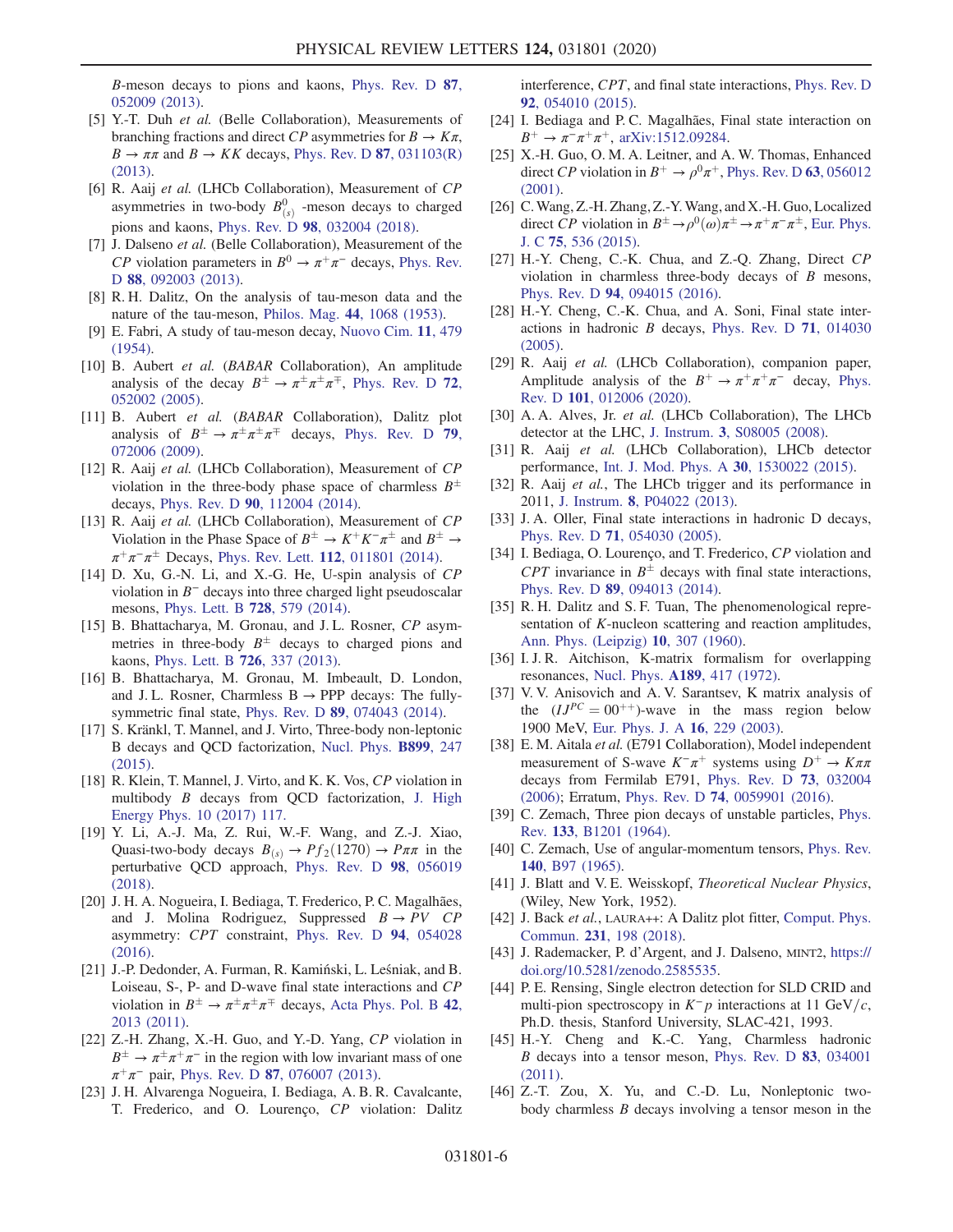perturbative QCD approach, [Phys. Rev. D](https://doi.org/10.1103/PhysRevD.86.094015) 86, 094015 [\(2012\).](https://doi.org/10.1103/PhysRevD.86.094015)

- <span id="page-7-0"></span>[47] M. Tanabashi et al. (Particle Data Group), Review of particle physics, Phys. Rev. D 98[, 030001 \(2018\).](https://doi.org/10.1103/PhysRevD.98.030001)
- <span id="page-7-1"></span>[48] Y. Li, A.-J. Ma, W.-F. Wang, and Z.-J. Xiao, Quasi-twobody decays  $B_{(s)} \to P \rho' (1450)$ ,  $P \rho'' (1700) \to P \pi \pi$  in the perturbative QCD approach, [Phys. Rev. D](https://doi.org/10.1103/PhysRevD.96.036014) 96, 036014 [\(2017\).](https://doi.org/10.1103/PhysRevD.96.036014)

<span id="page-7-13"></span><span id="page-7-12"></span><span id="page-7-11"></span><span id="page-7-10"></span><span id="page-7-9"></span><span id="page-7-8"></span><span id="page-7-7"></span><span id="page-7-6"></span><span id="page-7-5"></span><span id="page-7-4"></span><span id="page-7-3"></span><span id="page-7-2"></span>R. Aaij, $30$  C. Abellán Beteta, $47$  B. Adeva, $44$  M. Adinolfi, $51$  C. A. Aidala, $78$  Z. Ajaltouni, $8$  S. Akar, $62$  P. Albicocco, $21$ J. Albrecht,<sup>13</sup> F. Alessio,<sup>45</sup> M. Alexander,<sup>56</sup> A. Alfonso Albero,<sup>43</sup> G. Alkhazov,<sup>36</sup> P. Alvarez Cartelle,<sup>58</sup> A. A. Alves Jr.,<sup>44</sup> S. Amato,<sup>2</sup> Y. Amhis,<sup>10</sup> L. An,<sup>20</sup> L. Anderlini,<sup>20</sup> G. Andreassi,<sup>46</sup> M. Andreotti,<sup>19</sup> J. E. Andrews,<sup>63</sup> F. Archilli,<sup>21</sup> J. Arnau Romeu,<sup>9</sup> A. Artamonov,<sup>42</sup> M. Artuso,<sup>65</sup> K. Arzymatov,<sup>40</sup> E. Aslanides,<sup>9</sup> M. Atzeni,<sup>47</sup> B. Audurier,<sup>25</sup> S. Bachmann,<sup>15</sup> J. J. Back,<sup>53</sup> S. Baker,<sup>58</sup> V. Balagura,<sup>1[0,b](#page-11-0)</sup> W. Baldini,<sup>19,45</sup> A. Baranov,<sup>40</sup> R. J. Barlow,<sup>59</sup> S. Barsuk,<sup>10</sup> W. Barter,<sup>58</sup> M. Bartolini,<sup>22</sup> F. Baryshnikov,<sup>74</sup> V. Batozskaya,<sup>34</sup> B. Batsukh,<sup>65</sup> A. Battig,<sup>13</sup> V. Battista,<sup>46</sup> A. Bay,<sup>46</sup> F. Bedeschi,<sup>27</sup> I. Bediaga,<sup>1</sup> A. Beiter,<sup>65</sup> L. J. Bel,<sup>30</sup> V. Belavin,<sup>40</sup> S. Belin,<sup>25</sup> N. Beliy,<sup>4</sup> V. Bellee,<sup>46</sup> K. Belous,<sup>42</sup> I. Belyaev,<sup>37</sup> G. Bencivenni,<sup>21</sup> E. Ben-Haim,<sup>11</sup> S. Benson,<sup>30</sup> S. Beranek,<sup>12</sup> A. Berezhnoy,<sup>38</sup> R. Bernet,<sup>47</sup> D. Berninghoff,<sup>15</sup> E. Bertholet,<sup>11</sup> A. Bertolin,<sup>26</sup> C. Betancourt,<sup>47</sup> F. Betti,<sup>1[8,c](#page-11-1)</sup> M. O. Bettler,<sup>52</sup> Ia. Bezshyiko,<sup>47</sup> S. Bhasin,<sup>51</sup> J. Bhom,<sup>32</sup> M. S. Bieker,<sup>13</sup> S. Bifani,<sup>50</sup> P. Billoir,<sup>11</sup> A. Birnkraut,<sup>13</sup> A. Bizzeti,<sup>2[0,d](#page-11-2)</sup> M. Bjørn,<sup>60</sup> M. P. Blago,<sup>45</sup> T. Blake,<sup>53</sup> F. Blanc,<sup>46</sup> S. Blusk,<sup>65</sup> D. Bobulska,<sup>56</sup> V. Bocci,<sup>29</sup> O. Boente Garcia,<sup>44</sup> T. Boettcher,<sup>61</sup> A. Boldyrev,<sup>75</sup> A. Bondar,<sup>4[1,e](#page-11-3)</sup> N. Bondar,<sup>36</sup> S. Borghi,<sup>59,45</sup> M. Borisyak,<sup>40</sup> M. Borsato,<sup>15</sup> M. Boubdir,<sup>12</sup> T. J. V. Bowcock,<sup>57</sup> C. Bozzi,<sup>19,45</sup> S. Braun,<sup>15</sup> A. Brea Rodriguez,<sup>44</sup> M. Brodski,<sup>45</sup> J. Brodzicka,<sup>32</sup> A. Brossa Gonzalo,<sup>53</sup> D. Brundu,<sup>25,45</sup> E. Buchanan,<sup>51</sup> A. Buonaura,<sup>47</sup> C. Burr,<sup>59</sup> A. Bursche,<sup>25</sup> J. S. Butter,<sup>30</sup> J. Buytaert,<sup>45</sup> W. Byczynski,<sup>45</sup> S. Cadeddu,<sup>25</sup> H. Cai,<sup>69</sup> R. Calabrese,<sup>19[,f](#page-11-4)</sup> S. Cali,<sup>21</sup> R. Calladine,<sup>50</sup> M. Calvi,<sup>23[,g](#page-11-5)</sup> M. Calvo Gomez,<sup>43[,h](#page-11-6)</sup> P. Camargo Magalhaes,<sup>51</sup> A. Camboni,<sup>4[3,h](#page-11-6)</sup> P. Campana,<sup>21</sup> D. H. Campora Perez,<sup>45</sup> L. Capriotti,<sup>1[8,c](#page-11-1)</sup> A. Carbone,<sup>1[8,c](#page-11-1)</sup> G. Carboni,<sup>28</sup> R. Cardinale,<sup>22</sup> A. Cardini,<sup>25</sup> P. Carniti,<sup>23[,g](#page-11-5)</sup> K. Carvalho Akiba,<sup>2</sup> A. Casais Vidal,<sup>44</sup> G. Casse,<sup>57</sup> M. Cattaneo,<sup>45</sup> G. Cavallero,<sup>22</sup> R. Cenci,<sup>2[7,i](#page-11-7)</sup> M. G. Chapman,<sup>51</sup> M. Charles,<sup>11,45</sup> Ph. Charpentier,<sup>45</sup> G. Chatzikonstantinidis,<sup>50</sup> M. Chefdeville,<sup>7</sup> V. Chekalina,<sup>40</sup> C. Chen,<sup>3</sup> S. Chen,<sup>25</sup> S.-G. Chitic,<sup>45</sup> V. Chobanova,<sup>44</sup> M. Chrzaszcz,<sup>45</sup> A. Chubykin,<sup>36</sup> P. Ciambrone,<sup>21</sup> X. Cid Vidal,<sup>44</sup> G. Ciezarek,<sup>45</sup> F. Cindolo,<sup>18</sup> P. E. L. Clarke,<sup>55</sup> M. Clemencic,<sup>45</sup> H. V. Cliff,<sup>52</sup> J. Closier,<sup>45</sup> J. L. Cobbledick,<sup>59</sup> V. Coco,<sup>45</sup> J. A. B. Coelho,<sup>10</sup> J. Cogan,<sup>9</sup> E. Cogneras,<sup>8</sup> L. Cojocariu,<sup>35</sup> P. Collins,<sup>45</sup> T. Colombo,<sup>45</sup> A. Comerma-Montells,<sup>15</sup> A. Contu,<sup>25</sup> G. Coombs,<sup>45</sup> S. Coquereau,<sup>43</sup> G. Corti,<sup>45</sup> C.M. Costa Sobral,<sup>53</sup> B. Couturier,<sup>45</sup> G. A. Cowan,<sup>55</sup> D. C. Craik,<sup>61</sup> A. Crocombe,<sup>53</sup> M. Cruz Torres,<sup>1</sup> R. Currie,<sup>55</sup> C. L. Da Silva,<sup>64</sup> E. Dall'Occo,<sup>30</sup> J. Dalseno,<sup>44,51</sup> C. D'Ambrosio,<sup>45</sup> A. Danilina,<sup>37</sup> P. d'Argent,<sup>15</sup> A. Davis,<sup>59</sup> O. De Aguiar Francisco,<sup>45</sup> K. De Bruyn,<sup>45</sup> S. De Capua,<sup>59</sup> M. De Cian,<sup>46</sup> J. M. De Miranda,<sup>1</sup> L. De Paula,<sup>2</sup> M. De Serio,<sup>1[7,j](#page-11-8)</sup> P. De Simone,<sup>21</sup> J. A. de Vries,<sup>30</sup> C. T. Dean,  $56$  W. Dean,  $78$  D. Decamp,  $7$  L. Del Buono,  $11$  B. Delaney,  $52$  H.-P. Dembinski,  $14$  M. Demmer,  $13$  A. Dendek,  $33$ D. Derkach,<sup>75</sup> O. Deschamps, <sup>8</sup> F. Desse, <sup>10</sup> F. Dettori, <sup>25</sup> B. Dey, <sup>6</sup> A. Di Canto, <sup>45</sup> P. Di Nezza, <sup>21</sup> S. Didenko, <sup>74</sup> H. Dijkstra, <sup>45</sup> F. Dordei,<sup>25</sup> M. Dorigo,<sup>2[7,k](#page-11-9)</sup> A. C. dos Reis,<sup>1</sup> A. Dosil Suárez,<sup>44</sup> L. Douglas,<sup>56</sup> A. Dovbnya,<sup>48</sup> K. Dreimanis,<sup>57</sup> L. Dufour,<sup>45</sup> G. Dujany,  $^{11}$  P. Durante,  $^{45}$  J. M. Durham,  $^{64}$  D. Dutta,  $^{59}$  R. Dzhelyadin,  $^{42,a}$  $^{42,a}$  $^{42,a}$  M. Dziewiecki,  $^{15}$  A. Dziurda,  $^{32}$  A. Dzyuba,  $^{36}$ S. Easo,<sup>54</sup> U. Egede,<sup>58</sup> V. Egorychev,<sup>37</sup> S. Eidelman,<sup>4[1,e](#page-11-3)</sup> S. Eisenhardt,<sup>55</sup> U. Eitschberger,<sup>13</sup> R. Ekelhof,<sup>13</sup> S. Ek-In,<sup>46</sup> L. Eklund,<sup>56</sup> S. Ely,<sup>65</sup> A. Ene,<sup>35</sup> S. Escher,<sup>12</sup> S. Esen,<sup>30</sup> T. Evans,<sup>62</sup> A. Falabella,<sup>18</sup> C. Färber,<sup>45</sup> N. Farley,<sup>50</sup> S. Farry,<sup>57</sup> D. Fazzini,<sup>10</sup> M. Féo,<sup>45</sup> P. Fernandez Declara,<sup>45</sup> A. Fernandez Prieto,<sup>44</sup> F. Ferrari,<sup>1[8,c](#page-11-1)</sup> L. Ferreira Lopes,<sup>46</sup> F. Ferreira Rodrigues,<sup>2</sup> S. Ferreres Sole,<sup>30</sup> M. Ferro-Luzzi,<sup>45</sup> S. Filippov,<sup>39</sup> R. A. Fini,<sup>17</sup> M. Fiorini,<sup>19[,f](#page-11-4)</sup> M. Firlej,<sup>33</sup> C. Fitzpatrick,<sup>45</sup> T. Fiutowski,<sup>33</sup> F. Fleuret,<sup>10[,b](#page-11-0)</sup> M. Fontana,<sup>45</sup> F. Fontanelli,<sup>22,1</sup> R. Forty,<sup>45</sup> V. Franco Lima,<sup>57</sup> M. Franco Sevilla,  $^{63}$  M. Frank,  $^{45}$  C. Frei,  $^{45}$  J. Fu,  $^{24,m}$  $^{24,m}$  $^{24,m}$  W. Funk,  $^{45}$  E. Gabriel,  $^{55}$  A. Gallas Torreira,  $^{44}$  D. Galli,  $^{18,c}$  $^{18,c}$  $^{18,c}$ S. Gallorini,<sup>26</sup> S. Gambetta,<sup>55</sup> Y. Gan,<sup>3</sup> M. Gandelman,<sup>2</sup> P. Gandini,<sup>24</sup> Y. Gao,<sup>3</sup> L. M. García Martin,<sup>77</sup> J. García Pardiñas,<sup>47</sup> B. Garcia Plana,<sup>44</sup> J. Garra Tico,<sup>52</sup> L. Garrido,<sup>43</sup> D. Gascon,<sup>43</sup> C. Gaspar,<sup>45</sup> G. Gazzoni,<sup>8</sup> D. Gerick,<sup>15</sup> E. Gersabeck,<sup>59</sup> M. Gersabeck,<sup>59</sup> T. Gershon,<sup>53</sup> D. Gerstel,<sup>9</sup> Ph. Ghez,<sup>7</sup> V. Gibson,<sup>52</sup> A. Gioventù,<sup>44</sup> O. G. Girard,<sup>46</sup> P. Gironella Gironell,<sup>43</sup> L. Giubega,<sup>35</sup> K. Gizdov,<sup>55</sup> V. V. Gligorov,<sup>11</sup> C. Göbel,<sup>67</sup> D. Golubkov,<sup>37</sup> A. Golutvin,<sup>58,74</sup> A. Gomes,<sup>[1,n](#page-11-13)</sup> I. V. Gorelov,<sup>38</sup> C. Gotti,<sup>2[3,g](#page-11-5)</sup> E. Govorkova,<sup>30</sup> J. P. Grabowski,<sup>15</sup> R. Graciani Diaz,<sup>43</sup> L. A. Granado Cardoso,<sup>45</sup> E. Graugés,<sup>43</sup> E. Graverini,<sup>46</sup> G. Graziani,<sup>20</sup> A. Grecu,<sup>35</sup> R. Greim,<sup>30</sup> P. Griffith,<sup>25</sup> L. Grillo,<sup>59</sup> L. Gruber,<sup>45</sup> B. R. Gruberg Cazon,<sup>60</sup> C. Gu,<sup>3</sup> E. Gushchin,<sup>39</sup> A. Guth,<sup>12</sup> Yu. Guz,<sup>42,45</sup> T. Gys,<sup>45</sup> T. Hadavizadeh,<sup>60</sup> C. Hadjivasiliou,<sup>8</sup> G. Haefeli,<sup>46</sup> C. Haen,<sup>45</sup> S. C. Haines,<sup>52</sup> P. M. Hamilton,<sup>63</sup> Q. Han,<sup>6</sup> X. Han,<sup>15</sup> T. H. Hancock,<sup>60</sup> S. Hansmann-Menzemer,<sup>15</sup> N. Harnew,<sup>60</sup> T. Harrison,<sup>57</sup> C. Hasse,<sup>45</sup>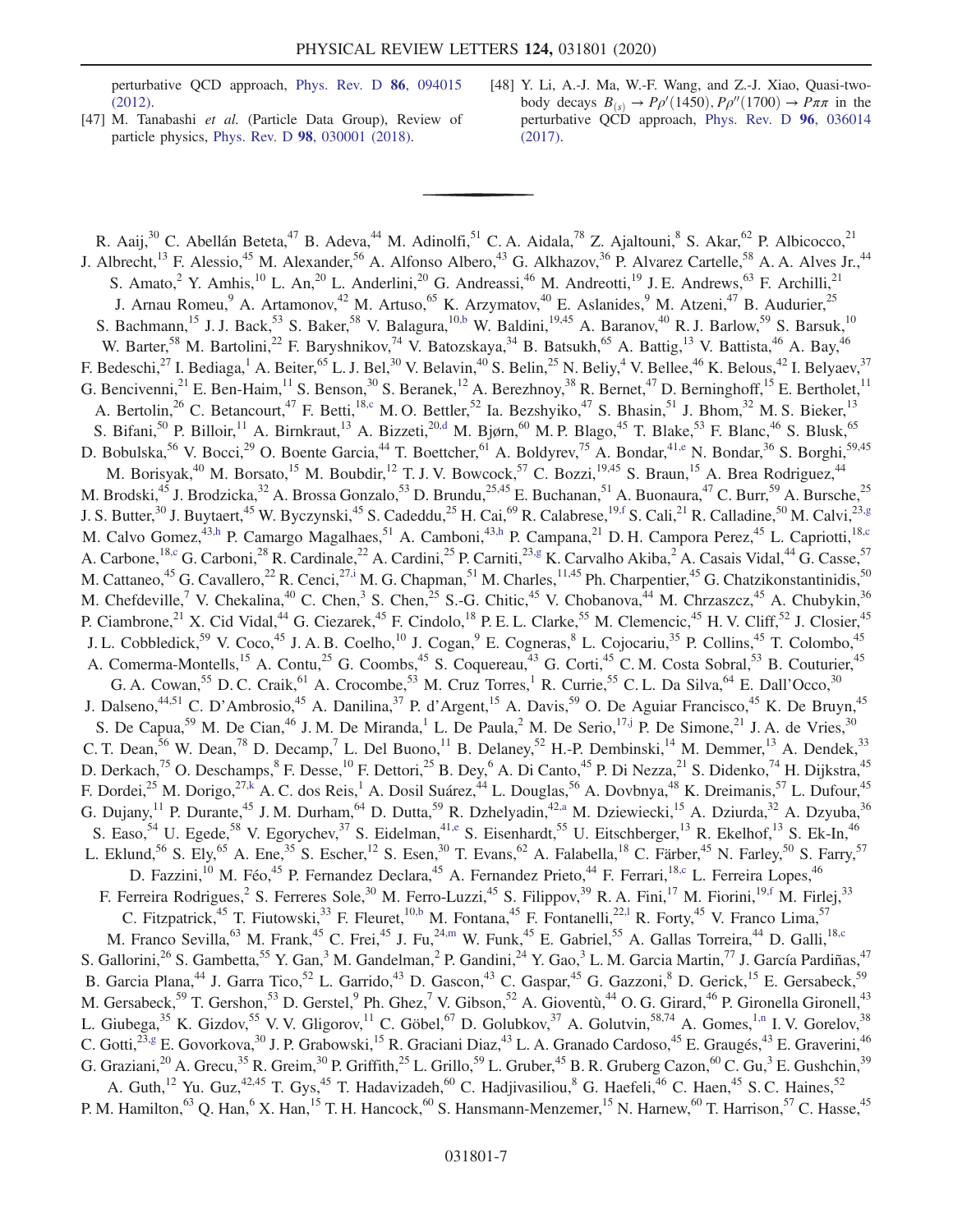<span id="page-8-9"></span><span id="page-8-8"></span><span id="page-8-7"></span><span id="page-8-6"></span><span id="page-8-5"></span><span id="page-8-4"></span><span id="page-8-3"></span><span id="page-8-2"></span><span id="page-8-1"></span><span id="page-8-0"></span>M. Hatch,<sup>45</sup> J. He,<sup>4</sup> M. Hecker,<sup>58</sup> K. Heijhoff,<sup>30</sup> K. Heinicke,<sup>13</sup> A. Heister,<sup>13</sup> K. Hennessy,<sup>57</sup> L. Henry,<sup>77</sup> M. Heß,<sup>71</sup> J. Heuel,<sup>12</sup> A. Hicheur,<sup>66</sup> R. Hidalgo Charman,<sup>59</sup> D. Hill,<sup>60</sup> M. Hilton,<sup>59</sup> P. H. Hopchev,<sup>46</sup> J. Hu,<sup>15</sup> W. Hu,<sup>6</sup> W. Huang,<sup>4</sup> Z. C. Huard,<sup>62</sup> W. Hulsbergen,<sup>30</sup> T. Humair,<sup>58</sup> M. Hushchyn,<sup>75</sup> D. Hutchcroft,<sup>57</sup> D. Hynds,<sup>30</sup> P. Ibis,<sup>13</sup> M. Idzik,<sup>33</sup> P. Ilten,<sup>50</sup> A. Inglessi,<sup>36</sup> A. Inyakin, $^{42}$  K. Ivshin, $^{36}$  R. Jacobsson, $^{45}$  S. Jakobsen, $^{45}$  J. Jalocha, $^{60}$  E. Jans, $^{30}$  B. K. Jashal, $^{77}$  A. Jawahery, $^{63}$  F. Jiang, $^{3}$ M. John,<sup>60</sup> D. Johnson,<sup>45</sup> C. R. Jones,<sup>52</sup> C. Joram,<sup>45</sup> B. Jost,<sup>45</sup> N. Jurik,<sup>60</sup> S. Kandybei,<sup>48</sup> M. Karacson,<sup>45</sup> J. M. Kariuki,<sup>51</sup> S. Karodia,<sup>56</sup> N. Kazeev,<sup>75</sup> M. Kecke,<sup>15</sup> F. Keizer,<sup>52</sup> M. Kelsey,<sup>65</sup> M. Kenzie,<sup>52</sup> T. Ketel,<sup>31</sup> B. Khanji,<sup>45</sup> A. Kharisova,<sup>76</sup> C. Khurewathanakul,<sup>46</sup> K. E. Kim,<sup>65</sup> T. Kirn,<sup>12</sup> V. S. Kirsebom,<sup>46</sup> S. Klaver,<sup>21</sup> K. Klimaszewski,<sup>34</sup> S. Koliiev,<sup>49</sup> M. Kolpin,<sup>15</sup> A. Kondybayeva,<sup>74</sup> A. Konoplyannikov,<sup>37</sup> P. Kopciewicz,<sup>33</sup> R. Kopecna,<sup>15</sup> P. Koppenburg,<sup>30</sup> I. Kostiuk,<sup>30,49</sup> O. Kot,<sup>49</sup> S. Kotriakhova,  $36$  M. Kozeiha,  $8$  L. Kravchuk,  $39$  M. Kreps,  $53$  F. Kress,  $58$  S. Kretzschmar,  $12$  P. Krokovny,  $41,$ e W. Krupa,  $33$ W. Krzemien,<sup>34</sup> W. Kucewicz,<sup>32,0</sup> M. Kucharczyk,<sup>32</sup> V. Kudryavtsev,<sup>41[,e](#page-11-3)</sup> G. J. Kunde,<sup>64</sup> A. K. Kuonen,<sup>46</sup> T. Kvaratskheliya,<sup>37</sup> D. Lacarrere,<sup>45</sup> G. Lafferty,<sup>59</sup> A. Lai,<sup>25</sup> D. Lancierini,<sup>47</sup> G. Lanfranchi,<sup>21</sup> C. Langenbruch,<sup>12</sup> T. Latham,<sup>53</sup> C. Lazzeroni,<sup>50</sup> R. Le Gac, <sup>9</sup> R. Lefèvre, <sup>8</sup> A. Leflat, <sup>38</sup> F. Lemaitre, <sup>45</sup> O. Leroy, <sup>9</sup> T. Lesiak, <sup>32</sup> B. Leverington, <sup>15</sup> H. Li, <sup>68</sup> P.-R. Li, <sup>[4,p](#page-11-15)</sup> X. Li, <sup>64</sup> Y. Li,<sup>5</sup> Z. Li,<sup>65</sup> X. Liang,<sup>65</sup> T. Likhomanenko,<sup>73</sup> R. Lindner,<sup>45</sup> F. Lionetto,<sup>47</sup> V. Lisovskyi,<sup>10</sup> G. Liu,<sup>68</sup> X. Liu,<sup>3</sup> D. Loh,<sup>53</sup> A. Loi,<sup>25</sup> J. Lomba Castro,<sup>44</sup> I. Longstaff,<sup>56</sup> J. H. Lopes, <sup>2</sup> G. Loustau,<sup>47</sup> G. H. Lovell,<sup>52</sup> D. Lucchesi,<sup>2[6,q](#page-11-16)</sup> M. Lucio Martinez,<sup>44</sup> Y. Luo,<sup>3</sup> A. Lupato,<sup>26</sup> E. Luppi,<sup>19[,f](#page-11-4)</sup> O. Lupton,<sup>53</sup> A. Lusiani,<sup>27</sup> X. Lyu,<sup>4</sup> F. Machefert,<sup>10</sup> F. Maciuc,<sup>35</sup> V. Macko,<sup>46</sup> P. Mackowiak,<sup>13</sup> S. Maddrell-Mander,<sup>51</sup> O. Maev,<sup>36,45</sup> A. Maevskiy,<sup>75</sup> K. Maguire,<sup>59</sup> D. Maisuzenko,<sup>36</sup> M. W. Majewski,<sup>33</sup> S. Malde, <sup>60</sup> B. Malecki, <sup>45</sup> A. Malinin, <sup>73</sup> T. Maltsev, <sup>4[1,e](#page-11-3)</sup> H. Malygina, <sup>15</sup> G. Manca, <sup>25[,r](#page-11-17)</sup> G. Mancinelli, <sup>9</sup> D. Marangotto, <sup>24[,m](#page-11-12)</sup> J. Maratas, <sup>8[,s](#page-11-18)</sup> J. F. Marchand,<sup>7</sup> U. Marconi,<sup>18</sup> C. Marin Benito,<sup>10</sup> M. Marinangeli,<sup>46</sup> P. Marino,<sup>46</sup> J. Marks,<sup>15</sup> P. J. Marshall,<sup>57</sup> G. Martellotti, $^{29}$  L. Martinazzoli, $^{45}$  M. Martinelli, $^{45,23,g}$  $^{45,23,g}$  $^{45,23,g}$  D. Martinez Santos, $^{44}$  F. Martinez Vidal, $^{77}$  A. Massafferri, $^{11}$ M. Materok,<sup>12</sup> R. Matev,<sup>45</sup> A. Mathad,<sup>47</sup> Z. Mathe,<sup>45</sup> V. Matiunin,<sup>37</sup> C. Matteuzzi,<sup>23</sup> K. R. Mattioli,<sup>78</sup> A. Mauri,<sup>47</sup> E. Maurice,<sup>10[,b](#page-11-0)</sup> B. Maurin,<sup>46</sup> M. McCann,<sup>58,45</sup> A. McNab,<sup>59</sup> R. McNulty,<sup>16</sup> J.V. Mead,<sup>57</sup> B. Meadows,<sup>62</sup> C. Meaux,<sup>9</sup> N. Meinert,<sup>71</sup> D. Melnychuk,<sup>34</sup> M. Merk,<sup>30</sup> A. Merli,<sup>24[,m](#page-11-12)</sup> E. Michielin,<sup>26</sup> D. A. Milanes,<sup>70</sup> E. Millard,<sup>53</sup> M.-N. Minard,<sup>7</sup> O. Mineev,  $3^7$  L. Minzoni,  $19, f$  D. S. Mitzel,  $15$  A. Mödden,  $13$  A. Mogini,  $11$  R. D. Moise,  $58$  T. Mombächer,  $13$  I. A. Monroy,  $70$ S. Monteil, <sup>8</sup> M. Morandin, <sup>26</sup> G. Morello, <sup>21</sup> M. J. Morello,  $^{27,t}$  $^{27,t}$  $^{27,t}$  J. Moron, <sup>33</sup> A. B. Morris, <sup>9</sup> R. Mountain, <sup>65</sup> H. Mu, <sup>3</sup> F. Muheim,<sup>55</sup> M. Mukherjee,<sup>6</sup> M. Mulder,<sup>30</sup> D. Müller,<sup>45</sup> J. Müller,<sup>13</sup> K. Müller,<sup>47</sup> V. Müller,<sup>13</sup> C. H. Murphy,<sup>60</sup> D. Murray,<sup>59</sup> P. Naik,<sup>51</sup> T. Nakada,<sup>46</sup> R. Nandakumar,<sup>54</sup> A. Nandi,<sup>60</sup> T. Nanut,<sup>46</sup> I. Nasteva,<sup>2</sup> M. Needham,<sup>55</sup> N. Neri,<sup>24[,m](#page-11-12)</sup> S. Neubert,<sup>15</sup> N. Neufeld,<sup>45</sup> R. Newcombe,<sup>58</sup> T. D. Nguyen,<sup>46</sup> C. Nguyen-Mau,<sup>4[6,u](#page-11-20)</sup> S. Nieswand,<sup>12</sup> R. Niet,<sup>13</sup> N. Nikitin,<sup>38</sup> N. S. Nolte,<sup>45</sup> A. Oblakowska-Mucha,<sup>33</sup> V. Obraztsov,<sup>42</sup> S. Ogilvy,<sup>56</sup> D. P. O'Hanlon,<sup>18</sup> R. Oldeman,<sup>25[,r](#page-11-17)</sup> C. J. G. Onderwater,<sup>72</sup> J. D. Osborn,<sup>78</sup> A. Ossowska,<sup>32</sup> J. M. Otalora Goicochea,<sup>2</sup> T. Ovsiannikova,<sup>37</sup> P. Owen,<sup>47</sup> A. Oyanguren,<sup>77</sup> P. R. Pais,<sup>46</sup> T. Pajero,<sup>2[7,t](#page-11-19)</sup> A. Palano,<sup>17</sup> M. Palutan,<sup>21</sup> G. Panshin,<sup>76</sup> A. Papanestis,<sup>54</sup> M. Pappagallo,<sup>55</sup> L. L. Pappalardo,<sup>19[,f](#page-11-4)</sup> W. Parker,<sup>63</sup> C. Parkes,  $59,45$  G. Passaleva,  $20,45$  A. Pastore,  $17$  M. Patel,  $58$  C. Patrignani,  $18, c$  A. Pearce,  $45$  A. Pellegrino,  $30$  G. Penso,  $29$ M. Pepe Altarelli,<sup>45</sup> S. Perazzini,<sup>18</sup> D. Pereima,<sup>37</sup> P. Perret,<sup>8</sup> L. Pescatore,<sup>46</sup> K. Petridis,<sup>51</sup> A. Petrolini,<sup>22,1</sup> A. Petrov,<sup>73</sup> S. Petrucci,<sup>55</sup> M. Petruzzo,<sup>2[4,m](#page-11-12)</sup> B. Pietrzyk,<sup>7</sup> G. Pietrzyk,<sup>46</sup> M. Pikies,<sup>32</sup> M. Pili,<sup>60</sup> D. Pinci,<sup>29</sup> J. Pinzino,<sup>45</sup> F. Pisani,<sup>45</sup> A. Piucci,<sup>15</sup> V. Placinta,<sup>35</sup> S. Playfer,<sup>55</sup> J. Plews,<sup>50</sup> M. Plo Casasus,<sup>44</sup> F. Polci,<sup>11</sup> M. Poli Lener,<sup>21</sup> M. Poliakova,<sup>65</sup> A. Poluektov,  $9^9$  N. Polukhina,<sup>7[4,v](#page-11-21)</sup> I. Polyakov,  $^{65}$  E. Polycarpo,  $^{2}$  G. J. Pomery,<sup>51</sup> S. Ponce,<sup>45</sup> A. Popov,<sup>42</sup> D. Popov,<sup>50</sup> S. Poslavskii,<sup>42</sup> K. Prasanth,<sup>32</sup> E. Price,<sup>51</sup> C. Prouve,<sup>44</sup> V. Pugatch,<sup>49</sup> A. Puig Navarro,<sup>47</sup> H. Pullen,<sup>60</sup> G. Punzi,<sup>2[7,i](#page-11-7)</sup> W. Qian,<sup>4</sup> J. Qin,<sup>4</sup> R. Quagliani,<sup>11</sup> B. Quintana,<sup>8</sup> N. V. Raab,<sup>16</sup> B. Rachwal,<sup>33</sup> J. H. Rademacker,<sup>51</sup> M. Rama,<sup>27</sup> M. Ramos Pernas,<sup>44</sup> M. S. Rangel, <sup>2</sup> F. Ratnikov, <sup>40,75</sup> G. Raven, <sup>31</sup> M. Ravonel Salzgeber, <sup>45</sup> M. Reboud, <sup>7</sup> F. Redi, <sup>46</sup> S. Reichert, <sup>13</sup> F. Reiss, <sup>11</sup> C. Remon Alepuz,<sup>77</sup> Z. Ren,<sup>3</sup> V. Renaudin,<sup>60</sup> S. Ricciardi,<sup>54</sup> S. Richards,<sup>51</sup> K. Rinnert,<sup>57</sup> P. Robbe,<sup>10</sup> A. Robert,<sup>11</sup> A. B. Rodrigues,<sup>46</sup> E. Rodrigues,<sup>62</sup> J. A. Rodriguez Lopez,<sup>70</sup> M. Roehrken,<sup>45</sup> S. Roiser,<sup>45</sup> A. Rollings,<sup>60</sup> V. Romanovskiy,<sup>42</sup> A. Romero Vidal,<sup>44</sup> J. D. Roth,<sup>78</sup> M. Rotondo,<sup>21</sup> M. S. Rudolph,<sup>65</sup> T. Ruf,<sup>45</sup> J. Ruiz Vidal,<sup>77</sup> J. J. Saborido Silva,<sup>44</sup> N. Sagidova,<sup>36</sup> B. Saitta,<sup>2[5,r](#page-11-17)</sup> V. Salustino Guimaraes,<sup>67</sup> C. Sanchez Gras,<sup>30</sup> C. Sanchez Mayordomo,<sup>77</sup> B. Sanmartin Sedes,<sup>44</sup> R. Santacesaria,<sup>29</sup> C. Santamarina Rios,<sup>44</sup> M. Santimaria,<sup>21,45</sup> E. Santovetti,<sup>28[,w](#page-11-22)</sup> G. Sarpis,<sup>59</sup> A. Sarti,<sup>21[,x](#page-11-23)</sup> C. Satriano,<sup>29[,y](#page-11-24)</sup> A. Satta,<sup>28</sup> M. Saur,<sup>4</sup> D. Savrina,<sup>37,38</sup> S. Schael,<sup>12</sup> M. Schellenberg,<sup>13</sup> M. Schiller,<sup>56</sup> H. Schindler,<sup>45</sup> M. Schmelling,<sup>14</sup> T. Schmelzer,<sup>13</sup> B. Schmidt,<sup>45</sup> O. Schneider,<sup>46</sup> A. Schopper,<sup>45</sup> H. F. Schreiner,<sup>62</sup> M. Schubiger,<sup>30</sup> S. Schulte,<sup>46</sup> M. H. Schune,<sup>10</sup> R. Schwemmer,<sup>45</sup> B. Sciascia,<sup>21</sup> A. Sciubba,<sup>2[9,x](#page-11-23)</sup> A. Semennikov,<sup>37</sup> E. S. Sepulveda,<sup>11</sup> A. Sergi,<sup>50,45</sup> N. Serra,<sup>47</sup> J. Serrano,<sup>9</sup> L. Sestini,<sup>26</sup> A. Seuthe,<sup>13</sup> P. Seyfert,<sup>45</sup> M. Shapkin,<sup>42</sup> T. Shears,<sup>57</sup> L. Shekhtman,<sup>4[1,e](#page-11-3)</sup> V. Shevchenko,<sup>73</sup> E. Shmanin,<sup>74</sup> B. G. Siddi,<sup>19</sup> R. Silva Coutinho,<sup>47</sup> L. Silva de Oliveira,<sup>2</sup> G. Simi,<sup>2[6,q](#page-11-16)</sup> S. Simone,<sup>1[7,j](#page-11-8)</sup> I. Skiba,<sup>19</sup> N. Skidmore,<sup>15</sup> T. Skwarnicki,<sup>65</sup> M. W. Slater,<sup>50</sup> J. G. Smeaton,<sup>52</sup> E. Smith,<sup>12</sup> I. T. Smith,<sup>55</sup> M. Smith,<sup>58</sup> M. Soares,<sup>18</sup> L. Soares Lavra,<sup>1</sup>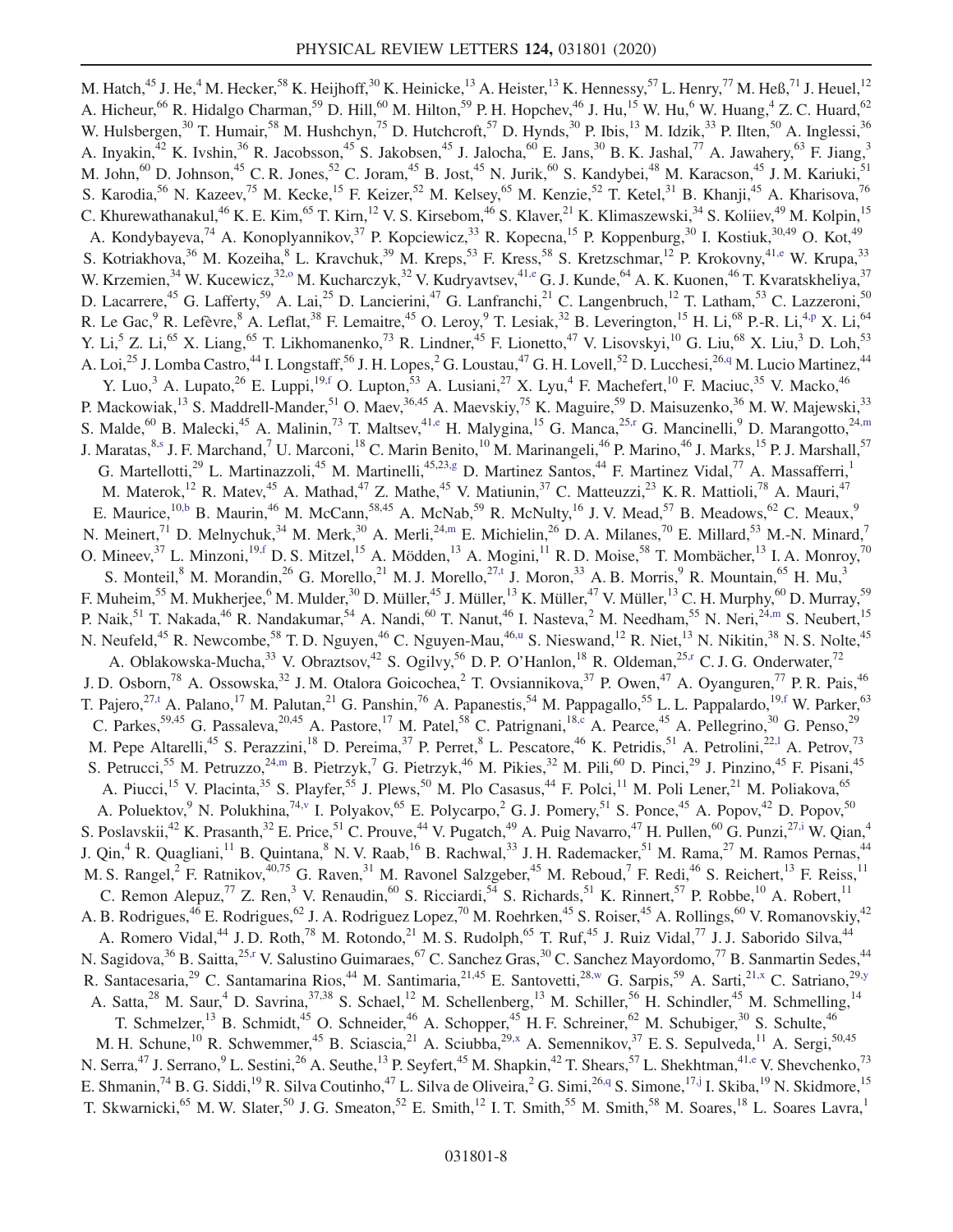<span id="page-9-0"></span>M. D. Sokoloff,<sup>62</sup> F. J. P. Soler,<sup>56</sup> B. Souza De Paula,<sup>2</sup> B. Spaan,<sup>13</sup> E. Spadaro Norella,<sup>24[,m](#page-11-12)</sup> P. Spradlin,<sup>56</sup> F. Stagni,<sup>45</sup> M. Stahl,<sup>15</sup> S. Stahl,<sup>45</sup> P. Stefko,<sup>46</sup> S. Stefkova,<sup>58</sup> O. Steinkamp,<sup>47</sup> S. Stemmle,<sup>15</sup> O. Stenyakin,<sup>42</sup> M. Stepanova,<sup>36</sup> H. Stevens,<sup>13</sup> A. Stocchi,<sup>10</sup> S. Stone,<sup>65</sup> S. Stracka,<sup>27</sup> M. E. Stramaglia,<sup>46</sup> M. Straticiuc,<sup>35</sup> U. Straumann,<sup>47</sup> S. Strokov,<sup>76</sup> J. Sun,<sup>3</sup> L. Sun,<sup>69</sup> Y. Sun,<sup>63</sup> K. Swientek,<sup>33</sup> A. Szabelski,<sup>34</sup> T. Szumlak,<sup>33</sup> M. Szymanski,<sup>4</sup> Z. Tang,<sup>3</sup> T. Tekampe,<sup>13</sup> G. Tellarini,<sup>19</sup> F. Teubert,<sup>45</sup> E. Thomas,<sup>45</sup> M. J. Tilley,<sup>58</sup> V. Tisserand,<sup>8</sup> S. T'Jampens,<sup>7</sup> M. Tobin,<sup>5</sup> S. Tolk,<sup>45</sup> L. Tomassetti,<sup>19[,f](#page-11-4)</sup> D. Tonelli,<sup>27</sup> D. Y. Tou,<sup>11</sup> E. Tournefier,<sup>7</sup> M. Traill,<sup>56</sup> M. T. Tran,<sup>46</sup> A. Trisovic,<sup>52</sup> A. Tsaregorodtsev,<sup>9</sup> G. Tuci,<sup>27,45[,i](#page-11-7)</sup> A. Tully,<sup>52</sup> N. Tuning,<sup>30</sup> A. Ukleja,<sup>34</sup> A. Usachov,<sup>10</sup> A. Ustyuzhanin,<sup>40,75</sup> U. Uwer,<sup>15</sup> A. Vagner,<sup>76</sup> V. Vagnoni,<sup>18</sup> A. Valassi,<sup>45</sup> S. Valat,<sup>45</sup> G. Valenti,<sup>18</sup> M. van Beuzekom,<sup>30</sup> H. Van Hecke,<sup>64</sup> E. van Herwijnen,<sup>45</sup> C. B. Van Hulse,<sup>16</sup> J. van Tilburg,<sup>30</sup> M. van Veghel,<sup>30</sup> R. Vazquez Gomez,<sup>45</sup> P. Vazquez Regueiro,<sup>44</sup> C. Vázquez Sierra,<sup>30</sup> S. Vecchi,<sup>19</sup> J. J. Velthuis,<sup>51</sup> M. Veltri,<sup>20[,z](#page-11-25)</sup> A. Venkateswaran,<sup>65</sup> M. Vernet,<sup>8</sup> M. Veronesi,<sup>30</sup> M. Vesterinen,<sup>53</sup> J. V. Viana Barbosa,<sup>45</sup> D. Vieira,<sup>4</sup> M. Vieites Diaz,<sup>44</sup> H. Viemann,<sup>71</sup> X. Vilasis-Cardona,<sup>4[3,h](#page-11-6)</sup> A. Vitkovskiy,<sup>30</sup> M. Vitti,<sup>52</sup> V. Volkov,<sup>38</sup> A. Vollhardt,<sup>47</sup> D. Vom Bruch,<sup>11</sup> B. Voneki,<sup>45</sup> A. Vorobyev,<sup>36</sup> V. Vorobyev,<sup>41[,e](#page-11-3)</sup> N. Voropaev,<sup>36</sup> R. Waldi,<sup>71</sup> J. Walsh,<sup>27</sup> J. Wang,<sup>3</sup> J. Wang,<sup>5</sup> M. Wang,<sup>3</sup> Y. Wang,<sup>6</sup> Z. Wang,<sup>47</sup> D. R. Ward,<sup>52</sup> H. M. Wark,<sup>57</sup> N. K. Watson,<sup>50</sup> D. Websdale,<sup>58</sup> A. Weiden,<sup>47</sup> C. Weisser,<sup>61</sup> M. Whitehead,<sup>12</sup> G. Wilkinson,<sup>60</sup> M. Wilkinson,<sup>65</sup> I. Williams,<sup>52</sup> M. Williams,<sup>61</sup> M. R. J. Williams,<sup>59</sup> T. Williams,<sup>50</sup> F. F. Wilson,<sup>54</sup> M. Winn,<sup>10</sup> W. Wislicki,<sup>34</sup> M. Witek,<sup>32</sup> G. Wormser,<sup>10</sup> S. A. Wotton,<sup>52</sup> K. Wyllie,<sup>45</sup> Z. Xiang,<sup>4</sup> D. Xiao,<sup>6</sup> Y. Xie,  $^{6}$  H. Xing,  $^{68}$  A. Xu,  $^{3}$  L. Xu,  $^{3}$  M. Xu,  $^{6}$  Q. Xu,  $^{4}$  Z. Xu,  $^{7}$  Z. Xu,  $^{3}$  Z. Yang,  $^{3}$  Z. Yang,  $^{63}$  Y. Yao,  $^{65}$  L. E. Yeomans,  $^{57}$  H. Yin,  $^{6}$ J. Yu,<sup>6[,aa](#page-11-26)</sup> X. Yuan,<sup>65</sup> O. Yushchenko,<sup>42</sup> K. A. Zarebski,<sup>50</sup> M. Zavertyaev,<sup>1[4,v](#page-11-21)</sup> M. Zeng,<sup>3</sup> D. Zhang,<sup>6</sup> L. Zhang,<sup>3</sup> S. Zhang,<sup>3</sup> W. C. Zhang,  $3,bb \, Y$  $3,bb \, Y$  $3,bb \, Y$ . Zhang,  $45 \,$  A. Zhelezov,  $15 \, Y$ . Zheng,  $4 \, Y$ . Zhou,  $4 \, X$ . Zhu,  $3 \,$ V. Zhukov,  $^{12,38}$  J. B. Zonneveld, <sup>55</sup> and S. Zucchelli<sup>1[8,c](#page-11-1)</sup>

(LHCb Collaboration)

<span id="page-9-2"></span><span id="page-9-1"></span> ${}^{1}$ Centro Brasileiro de Pesquisas Físicas (CBPF), Rio de Janeiro, Brazil

 $^{2}$ Universidade Federal do Rio de Janeiro (UFRJ), Rio de Janeiro, Brazil

<sup>3</sup> Center for High Energy Physics, Tsinghua University, Beijing, China  $4I_{\text{Linear}}$  of Chinasa Agadamy of Sciences, Beijing, China  $^{4}$ University of Chinese Academy of Sciences, Beijing, China

<sup>5</sup>Institute Of High Energy Physics (ihep), Beijing, China<br><sup>6</sup>Institute of Barticle Physics, Central China Namual University, Wakan  $<sup>6</sup>$ Institute of Particle Physics, Central China Normal University, Wuhan, Hubei, China</sup>

<sup>7</sup>Univ. Grenoble Alpes, Univ. Savoie Mont Blanc, CNRS, IN2P3-LAPP, Annecy, France  ${}^{8}$ Université Clermont Auvergne, CNPS/IN2P3, LPC, Clermont Extrand, Example

 ${}^{8}$ Université Clermont Auvergne, CNRS/IN2P3, LPC, Clermont-Ferrand, France

<sup>9</sup>Aix Marseille Univ, CNRS/IN2P3, CPPM, Marseille, France

<sup>10</sup>LAL, Univ. Paris-Sud, CNRS/IN2P3, Université Paris-Saclay, Orsay, France<br><sup>11</sup>LPNHE, Sorbonne Université, Paris Diderot Sorbonne Paris Cité, CNRS/IN2P3, Paris, France<br><sup>12</sup>I. Physikalisches Institut, RWTH Aachen Univers

<sup>15</sup>Physikalisches Institut, Ruprecht-Karls-Universität Heidelberg, Heidelberg, Germany<br><sup>16</sup>School of Physics, University College Dublin, Dublin, Ireland<br><sup>17</sup>INFN Sezione di Bari, Bari, Italy<br><sup>18</sup>INFN Sezione di Bologna,

<sup>19</sup>INFN Sezione di Ferrara, Ferrara, Italy<br><sup>20</sup>INFN Sezione di Firenze, Firenze, Italy

<sup>21</sup>INFN Laboratori Nazionali di Frascati, Frascati, Italy<br><sup>22</sup>INFN Sezione di Genova, Genova, Italy<br><sup>23</sup>INFN Sezione di Milano-Bicocca, Milano, Italy<br><sup>24</sup>INFN Sezione di Milano, Milano, Italy<br><sup>25</sup>INFN Sezione di Cagliari

<sup>26</sup>INFN Sezione di Padova, Padova, Italy<br><sup>27</sup>INFN Sezione di Pisa, Pisa, Italy

 $^{28}$ INFN Sezione di Roma Tor Vergata, Roma, Italy  $^{29}$ INFN Sezione di Roma La Sapienza, Roma, Italy

<sup>31</sup>Nikhef National Institute for Subatomic Physics, Amsterdam, Netherlands <sup>31</sup>Nikhef National Institute for Subatomic Physics and VU University Amsterdam, Amsterdam, Netherlands

 $32$ Henryk Niewodniczanski Institute of Nuclear Physics Polish Academy of Sciences, Kraków, Poland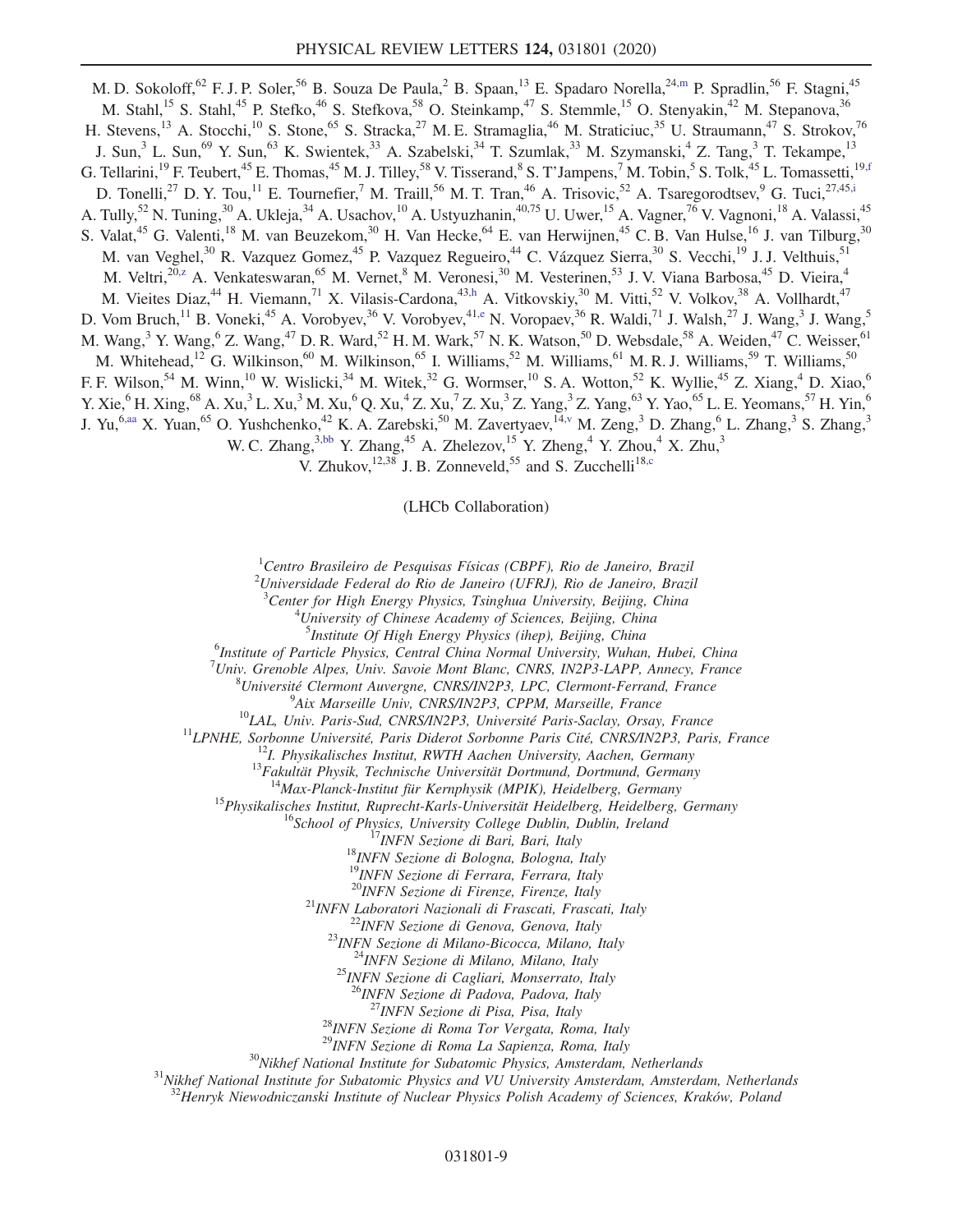<sup>33</sup>AGH—University of Science and Technology, Faculty of Physics and Applied Computer Science, Kraków, Poland<br><sup>34</sup>National Center for Nuclear Research (NCBJ), Warsaw, Poland<br><sup>35</sup>Horia Hulubei National Institute of Physics

 $\begin{array}{c} \begin{array}{c} \begin{array}{c} \begin{array}{c} \begin{array}{c} \begin{array}{c} \begin{array}{c} \begin{array}{c} \begin{array}{c} \begin{array}{c} \begin{array}{c} \begin{array}{c} \begin{array}{c} \end{array}{c} \end{array} & \text{Nuclear Physics Institute NRC Kurchatov Institute (PNPI NRC KII), Gatchina, Russia \\ \end{array} \end{array} & \begin{array}{c} \begin{array}{c} \begin{array}{c} \begin{array}{c} \begin{array}{c} \end{array}{c} \end{array} & \text{Nustitute of Nlecerical and Experimental Physics NRC Kurchatov Institute (TEP$ 

 $^{53}$ Department of Physics, University of Warwick, Coventry, United Kingdom  $^{54}$ STFC Rutherford Appleton Laboratory, Didcot, United Kingdom  $^{55}$ School of Physics and Astronomy, University of Edinburgh, Edinburgh, Uni

<sup>56</sup>School of Physics and Astronomy, University of Glasgow, Glasgow, United Kingdom 57Oliver Lodge Laboratory, University of Liverpool, Liverpool, United Kingdom 58<sup>58</sup>Imperial College London, London, United Kingdom

<sup>59</sup>School of Physics and Astronomy, University of Manchester, Manchester, United Kingdom<br><sup>60</sup>Department of Physics, University of Oxford, Oxford, United Kingdom<br><sup>61</sup>Massachusetts Institute of Technology, Cambridge, Massa

[associated with Universidade Federal do Rio de Janeiro (UFRJ), Rio de Janeiro, Brazil]

 $^{57}$ Pontifícia Universidade Católica do Rio de Janeiro (PUC-Rio), Rio de Janeiro, Brazil

[associated with Universidade Federal do Rio de Janeiro (UFRJ), Rio de Janeiro, Brazil] <sup>68</sup>South China Normal University, Guangzhou, China

(associated with Center for High Energy Physics,

Tsinghua University, Beijing, China)

 $^{69}$ School of Physics and Technology, Wuhan University, Wuhan, China

(associated with Center for High Energy Physics, Tsinghua University, Beijing, China)  $^{70}$ Departamento de Fisica, Universidad Nacional de Colombia, Bogota, Colombia

(associated with LPNHE, Sorbonne Université, Paris Diderot Sorbonne Paris Cité,

 $CNRS/IN2P3$ , Paris, France)<br><sup>71</sup>Institut für Physik, Universität Rostock, Rostock, Germany

(associated with Physikalisches Institut,

Ruprecht-Karls-Universität Heidelberg,

Heidelberg, Germany)<br><sup>72</sup>Van Swinderen Institute, University of Groningen, Groningen, Netherlands

(associated with Nikhef National Institute for Subatomic Physics,

Amsterdam, Netherlands)<br><sup>73</sup>National Research Centre Kurchatov Institute, Moscow, Russia

[associated with Institute of Theoretical and Experimental Physics NRC Kurchatov Institute (ITEP NRC KI),

Moscow, Russia]<br><sup>74</sup>National University of Science and Technology "MISIS", Moscow, Russia

[associated with Institute of Theoretical<br>[and Experimental Physics NRC Kurchatov Institute (ITEP NRC KI), Moscow, Russia

<sup>75</sup>National Research University Higher School of Economics, Moscow, Russia

(associated with Yandex School of Data Analysis, Moscow, Russia)